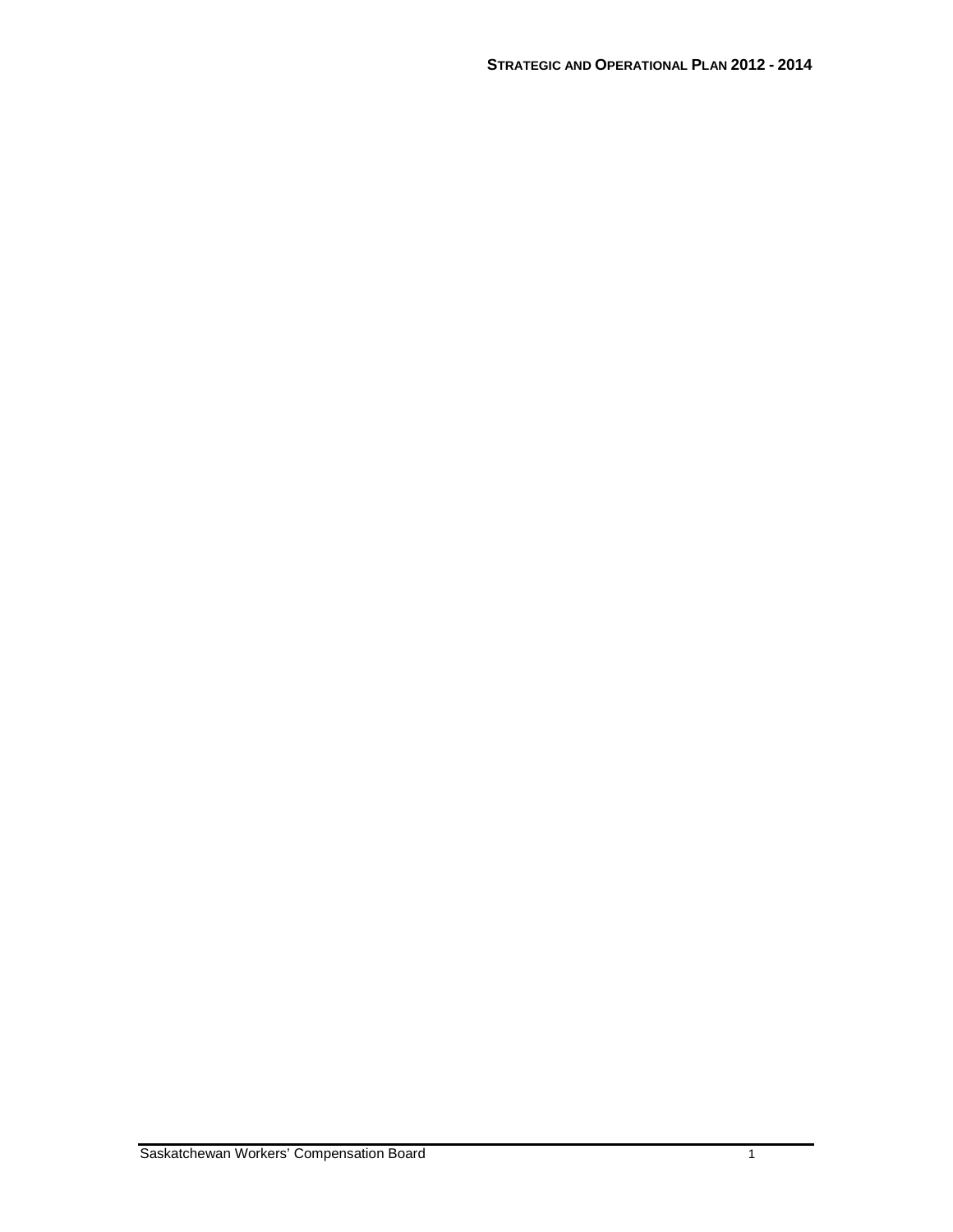# **Table of Contents**

| <b>The Planning Process</b>                                   |
|---------------------------------------------------------------|
| Strategic Planners are Stewards of the Compensation System  6 |
| Operational Planners Dedicate Resources to Strategy 7         |
|                                                               |
| Reporting on the Strategic and Operational Plan  12           |
| 2012 Strategic Planning                                       |
|                                                               |
|                                                               |
| 2012 - 2014 Strategic Plan                                    |
|                                                               |
|                                                               |
|                                                               |
|                                                               |
|                                                               |
| <b>2012 Operational Planning</b>                              |
|                                                               |
|                                                               |
| 2012 - 2014 Operational Plan                                  |
|                                                               |
|                                                               |
|                                                               |
|                                                               |
|                                                               |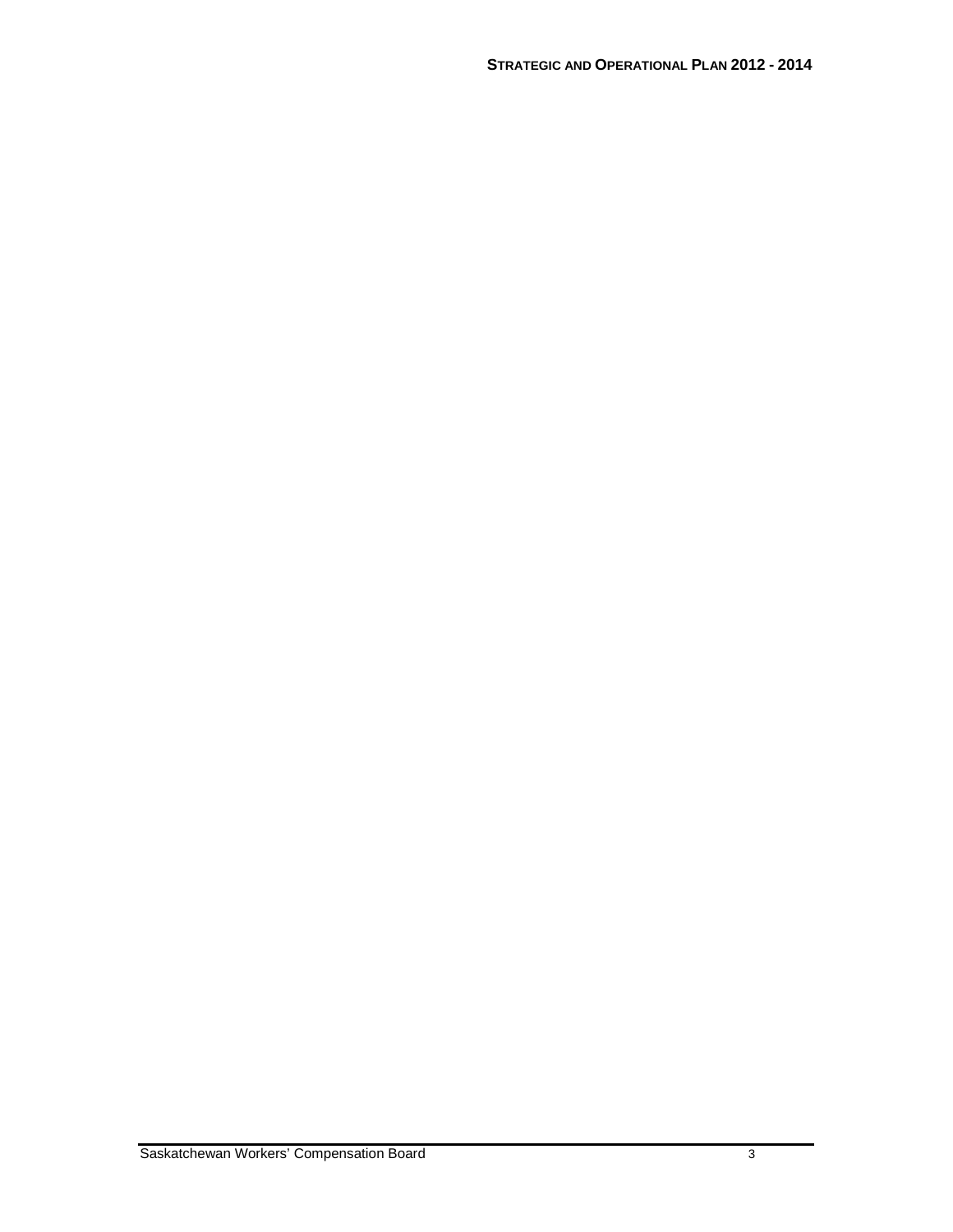#### **INTRODUCTION**

The WCB knows that an integrated planning process supports the achievement of the organization's strategic imperatives. Integration begins at the Board level with strategic planning, continues through operational planning with executive management, and extends to tactical planning by divisions, business units and individuals. When completed successfully, all WCB employees have a clear line of sight from their daily activities to the WCB's long-term success.

The WCB's planning model features the disciplined application of sound planning practices that support sustainable results. It includes:

- Three-year planning horizons that require planners to consider near- and longerterm operations.
- Environmental scanning to inform planners of influences in their operating environment.
- Annual reviews that keep the Strategic and Operational Plan relevant and meaningful. This provides the flexibility needed to respond to urgencies and opportunities as they arise without losing focus of overarching strategic goals.
- Annual consideration of the unique and fundamental needs that a workers' compensation system is meant to meet. This includes the discussion of stakeholder expectations and a rigourous examination of the elements of the Strategic and Operational Plan.
- Aligned operational and business planning to deliver strategy.
- A Balanced Scorecard to report the achievement of strategy.
- An Enterprise Risk Management process that identifies, prioritizes and mitigates risks to the Strategic and Operational Plan.
- Regular reporting against the Strategic and Operational Plan.
- A budget making process that first considers the financial requirements needed to deliver the Strategic and Operational Plan.

The 2012-2014 Strategic and Operational Plan provides readers with the WCB's strategic priorities and operational objectives for the current planning cycle. The plan fulfills an important obligation of accountability and transparency in decision making and results.

The WCB's Strategic and Operational Plan are standing agenda items at the WCB's Annual General Meetings, are provided upon request to any interested party, published on the WCB's website (wcbsask.com), and frequently referenced in WCB publications.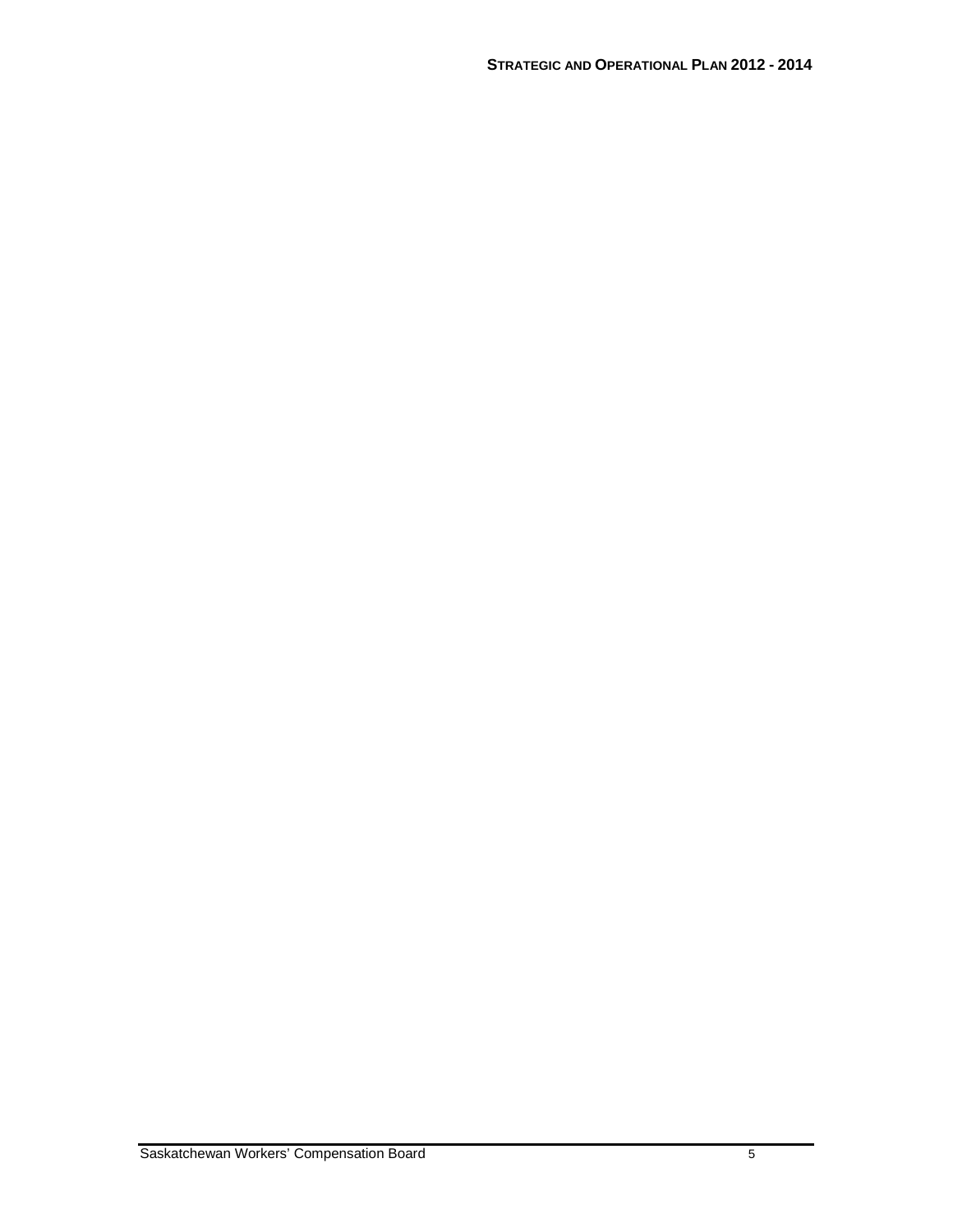# **THE PLANNING PROCESS**

#### **Strategic Planners are Stewards of the Compensation System**

The WCB's Chairperson and Board Members are responsible for determining the WCB's future state through an annual process that produces the organization's Strategic Plan. The WCB's Chief Executive Officer (CEO) participates in discussions leading up to the Board's strategic decisions and is a source of operational information in the strategic planning process.

Strategic planning is a structured and informed process with information drawn from five principal sources:

- 1. The external environment, using an environmental scan developed specifically for that purpose. External sources used to construct the scan include:
	- a. Key Statistical Measures and Indicator Ratios published by the Association of Workers' Compensation Boards and Commissions of Canada;
	- b. Benchmarking data provided by the Institute for Citizen-Centred Service relating to customer satisfaction with WCB services;
	- c. Provincial government documents, including the Budget and Throne speeches;
	- d. Relevant data and analysis prepared and published by the Saskatchewan Bureau of Statistics and the Saskatchewan Ministry of Finance;
	- e. Data and analysis found in *Sask Trends Monitor*, published by QED Information Systems Inc.; and,
	- f. Media scans of other compensation systems in Canada, the United States, United Kingdom, Europe and Australia.
- 2. Operational data and analysis, drawn from WCB injury claim and employer account information.
- 3. An Enterprise Risk Management process that includes an annual review and weighting of risks to the Strategic and Operational Plan.
- 4. Experience and knowledge gained from their duties as Board Members.
- 5. WCB customer satisfaction surveys.

The strategic planning process includes a review of the progress made by the organization in the past year and encourages critical examination of stakeholder expectations, the current operating environment, and the organization's near- and longterm strategic needs. The language of the plan is then reviewed to ensure that it reflects the intent of strategic planners and that their direction to the organization is clear.

There are five elements to the Strategic Plan:

- 1. A vision statement
- 2. A mission statement
- 3. A statement of principles and beliefs
- 4. A values statement
- 5. A series of strategy statements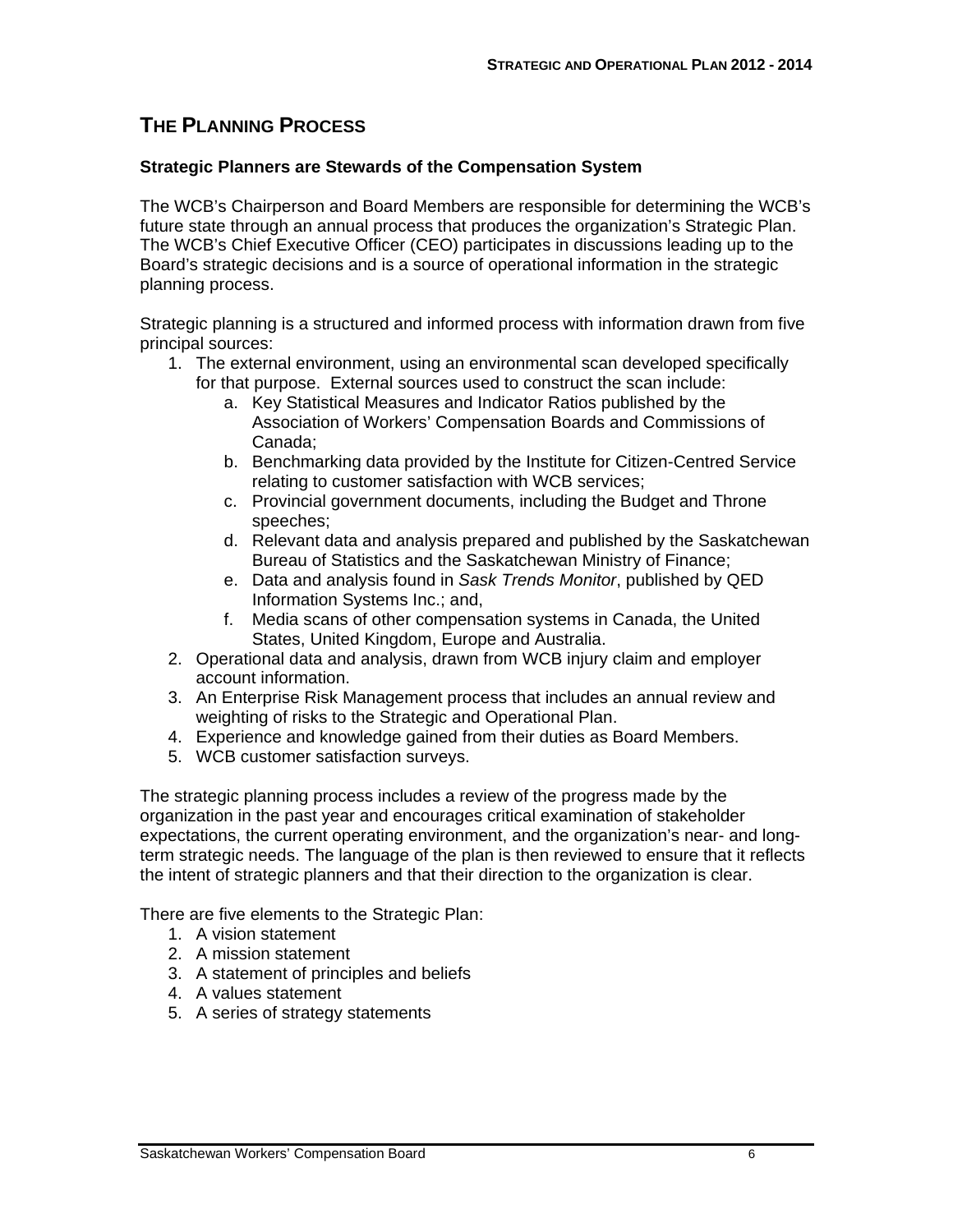#### **Operational Planners Dedicate Resources to Strategy**

Once the review and revisions to the Strategic Plan are completed, it is given as direction to the WCB's CEO and vice presidents. It is their role to prepare an Operational Plan that delivers the Board's strategy.

Much like strategic planning, the operational planning process is built on structured tasks and discussions. It is a requirement that the Operational Plan represent a corporate approach to the implementation of strategy. This reduces silos of operation by requiring cooperation and collaboration across the organization as the Operational Plan is developed and then implemented.

Changes may be made to the Operational Plan in response to changes in the Board's Strategic Plan and to reflect progress towards operational objectives. This ensures alignment with the Strategic Plan and provides for stability from year to year.

Operational planners pay particular attention to identifying and addressing risks that may jeopardize the successful implementation of strategy. Risks may take two forms. They may impact the whole organization, or they may impact only divisions, departments or business units.

Once the Operational Plan is complete and reviewed by the Board Members, it is actioned by WCB managers and employees.

There are four elements to the operational plan:

- 1. Key results
- 2. Operational Objectives
- 3. Initiatives
- 4. Projects

#### **2011 Highlights of Progress to Plan**

Highlights of progress made in the achievement of operational plans in 2011 are provided below. The highlights are organized by the five Key Results found in the Operational Plan.

#### Injury Prevention

The WorkSafe Saskatchewan (WSS) partnership with the Ministry of Labour Relations and Workplace Safety (LRWS) commits both partners to a harmonized planning process. The partnership's Memorandum of Understanding and WorkSafe Saskatchewan's Strategic and Operational Plan are published at worksafesask.ca.

Highlights of 2011 achievements include:

 The Time Loss injury rate (which measures the frequency of injury claims that keep the worker away from work beyond the day of injury) dropped for the ninth year in a row, but did not hit its target. It ended the year at 3.05 per cent, a 38 per cent reduction since the rate hit 4.95 per cent in 2002. The Total injury rate (which measures Time Loss as well as No Time Loss claims) rose from 8.70 to 8.73 in 2011. This is a worrisome event. The WorkSafe partners will continue to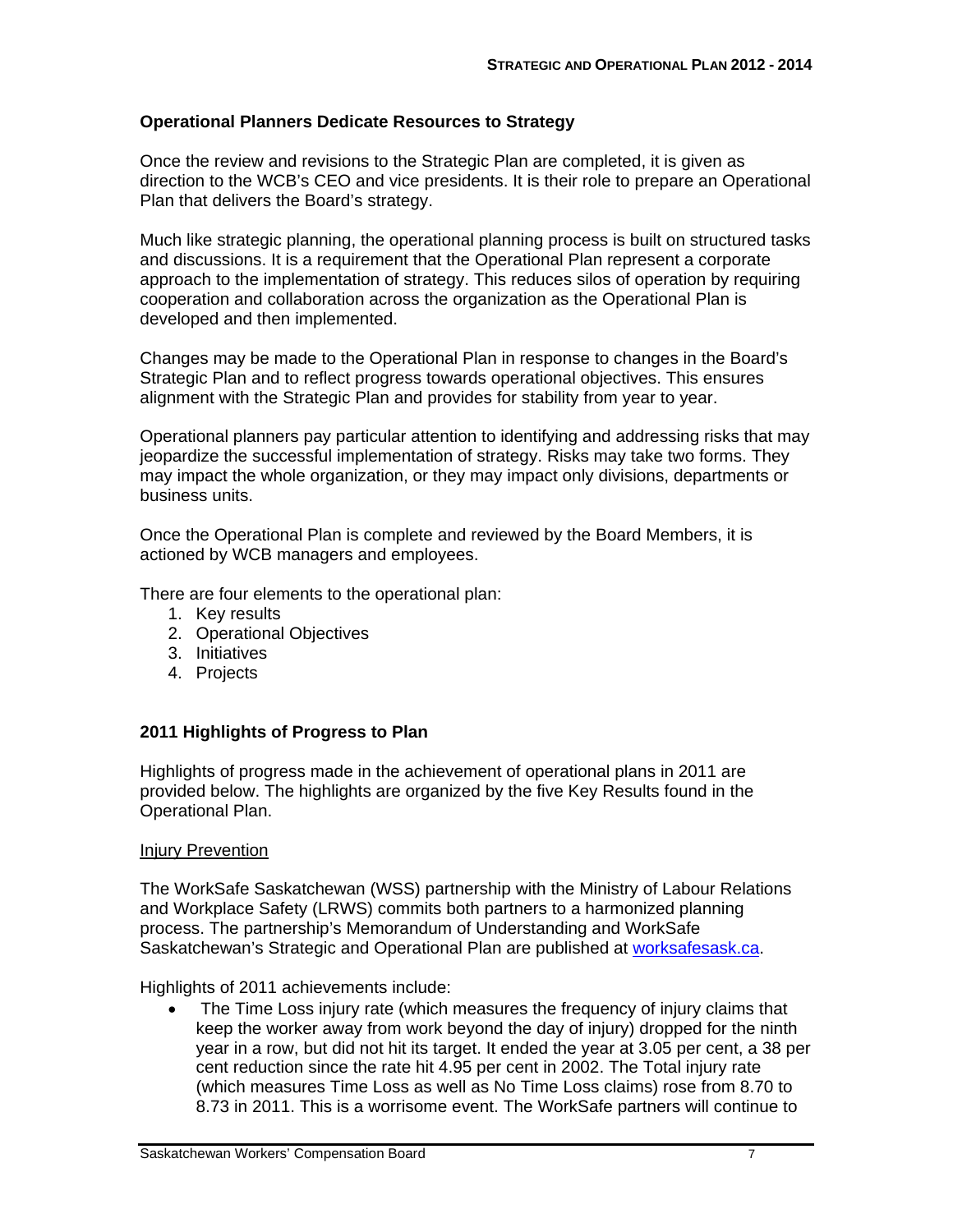monitor this metric to determine whether this increase is the beginning of a trend that requires targeted action.

- In the area of greater safety leadership and capacity:
	- o The WorkSafe partners joined with Safe Saskatchewan in 2008 to launch the Health and Safety Leadership Charter Program. Over 200 people attended the launch event, with 129 organizations signing the charter in that first year. Since then, a total of 264 signatory organizations have joined this group of community and business leaders who are committed to eliminating injuries within their areas of influence. A June 2012 Charter event is planned for Regina.
	- o The Safe Worker and Safe Employer awards were created to recognize the work of individuals and businesses that practice workplace safety leadership. In 2011, the Safe Worker winner was Howard Jones of Morris Industries. The Safe Employer was BMTR Ventures of Meadow Lake.
	- o WSS partners with several business organizations to recognize safety leadership. It is the Safety Partner for the Saskatchewan Chamber of Commerce Abex Awards, and the sponsor for a Regina Chamber of Commerce Paragon Award. WorkSafe collaborates with the North Saskatoon Business Association to present their Business Builder Award.
	- o WSS is represented on a national committee to present a national safety award called, Canada's Safety Employers Award.
	- o Two new online training courses were added to the WorkSafe website in 2011: investigations and inspections training. There were 1,005 online registrations for these courses last year.
	- o WSS partners provide eight classroom training programs. Three are offered through the WCB; two to improve worker safety and prevent injuries, and a third to help facilitate effective return to work programming. Over 200 individuals enrolled in these three courses through 2011.
	- o Seven safety associations are supported by WSS, and reach employers and workers in sectors including construction, road building, health care, manufacturing, retail, hospitality, and petroleum.
	- o WSS is a founding partner and major funder of Safe Saskatchewan, a non-profit organization with the goal of eliminating all unintentional iniuries.
	- o The Occupational Health and Safety School Kit was launched last year. It helps school administrators design safety programs for their schools. Several partners worked with WSS on the Kit, including the Prairie South, Good Spirit, Regina Public, Prairie Valley, and Regina Catholic school divisions, along with the provincial associations for school board officials and school board administrators. The Kit was launched by OH&S and the WCB at a principals' conference in November, and is available to download at worksafesask.ca/School-Kit.
- The partners focus on youth produced these 2011 results:
	- $\circ$  Youth are identified as ages 14 to 24. They are a strategic focus because there is a 20 to 30 per cent higher incidence of workplace injury in this demographic than in working adults over the age of 25.
	- o The 2011 goal was to lower the percentage of youth related total claims to 18.90 per cent. At year end it was 19.50 per cent, and two youth fatalities were recorded.
	- o WSS is working with Safe Saskatchewan and the Ministry of Education to develop a Safety in Education strategy that will introduce safety in to the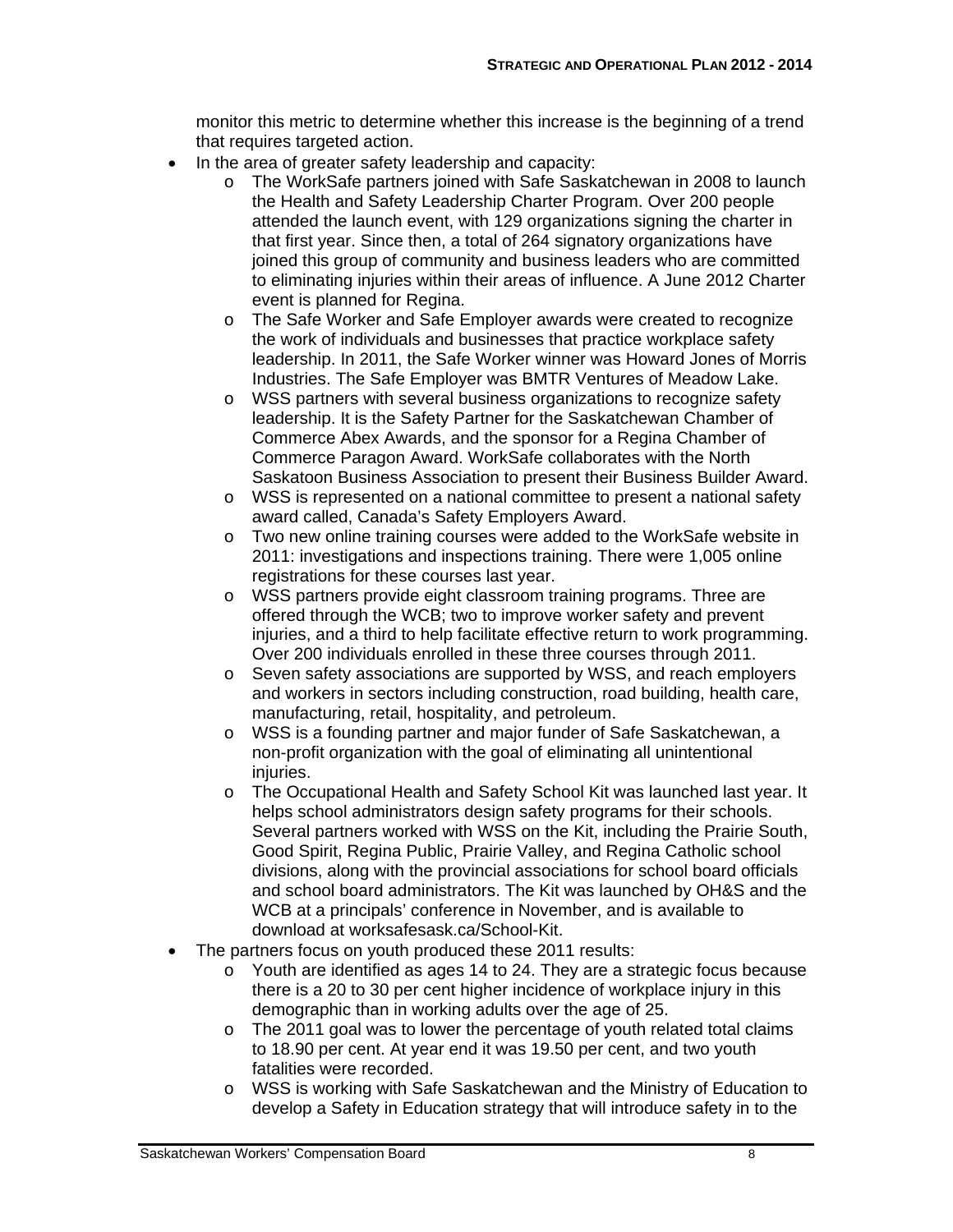curriculum of elementary and high school classes. There also will be help to develop resources to improve the delivery of safety-related topics in the curriculum. WSS provided teachers with 141 free online WHMIS seats and 83 *Ready for Work* packages.

- o WorkSafe supports the promotion and delivery of the Young Worker Readiness Certificate Course (YWRCC) and sits on the YWRCC committee. Completing the course is a legislated requirement for all workers ages 14 and 15 before they can be employed. In 2011, nearly 3,900 youth completed the course.
- o The WCB's Prevention Department adopted the Ready For Work program from the Ministry of Labour Relations and Workplace Safety in 2011. WCB now supports and produces this important resource for Saskatchewan educators and students.
- o WSS staff visit schools and attend youth events throughout the year. More than 3,600 youth were reached through these visits in 2011. WorkSafe Bob, our popular mascot, is a favourite at many community events and reaches more than 300,000 people with a safety message each year at Saskatchewan Roughrider games.
- o The first youth video contest was piloted in the Regina area in 2010. The 2011 contest attracted 26 entries from 13 schools. Winning videos were part of the NAOSH week ceremonies. Winning entries are viewable at worksafesask.ca/2011-winners and on the WSS YouTube channel.
- o WSS assembled a panel of youth ages 14 to 24 to track attitudes towards safety and injury prevention. Hundreds of young workers now provide us with their thoughts, opinions and ideas about workplace injury prevention. A youth marketing campaign launched in August of last year used feedback from the research group to develop its key messages.
- Work to create an informed public saw these results:
	- o This key result area has two goals: By 2012, 75 per cent of the working public will believe that injuries are predictable and preventable; and, by that same year, that 80 per cent of the working public will be aware of WSS. January 2012 data shows 86.9 per cent achieved for the first goal. December 2011 data shows 69.6 per cent for the second goal.
	- o WSS uses paid advertising and public relations strategies to reach its informed public goals. A new TV and print ads were developed featuring Diamond Drilling of Swift Current in 2011. Other paid advertising included monthly print ads in the daily papers and the Regina and Saskatoon chamber newsletters.
- Targeted programming supported these results:
	- o Goals for this key result area are aimed at groups that have high incidence or risk of injuries. Success is measured by setting targets for continual reductions in injury rates.
	- o Priority 50 is a program that WSS partners deliver together, with each partner customizing their expertise and programming to help employers with high numbers of injuries. Employers benefit from onsite meetings, inspections and consultations all aimed at reducing their injury frequency. More than 160 meetings were held in 2011, along with 553 inspections, 20 safety audits, and 8 ergonomic assessments. Priority 50 remains a success, with the 2011 Priority 50 employers reducing their combined Time Loss injury rate by 11.13 per cent that represents 20 fewer Time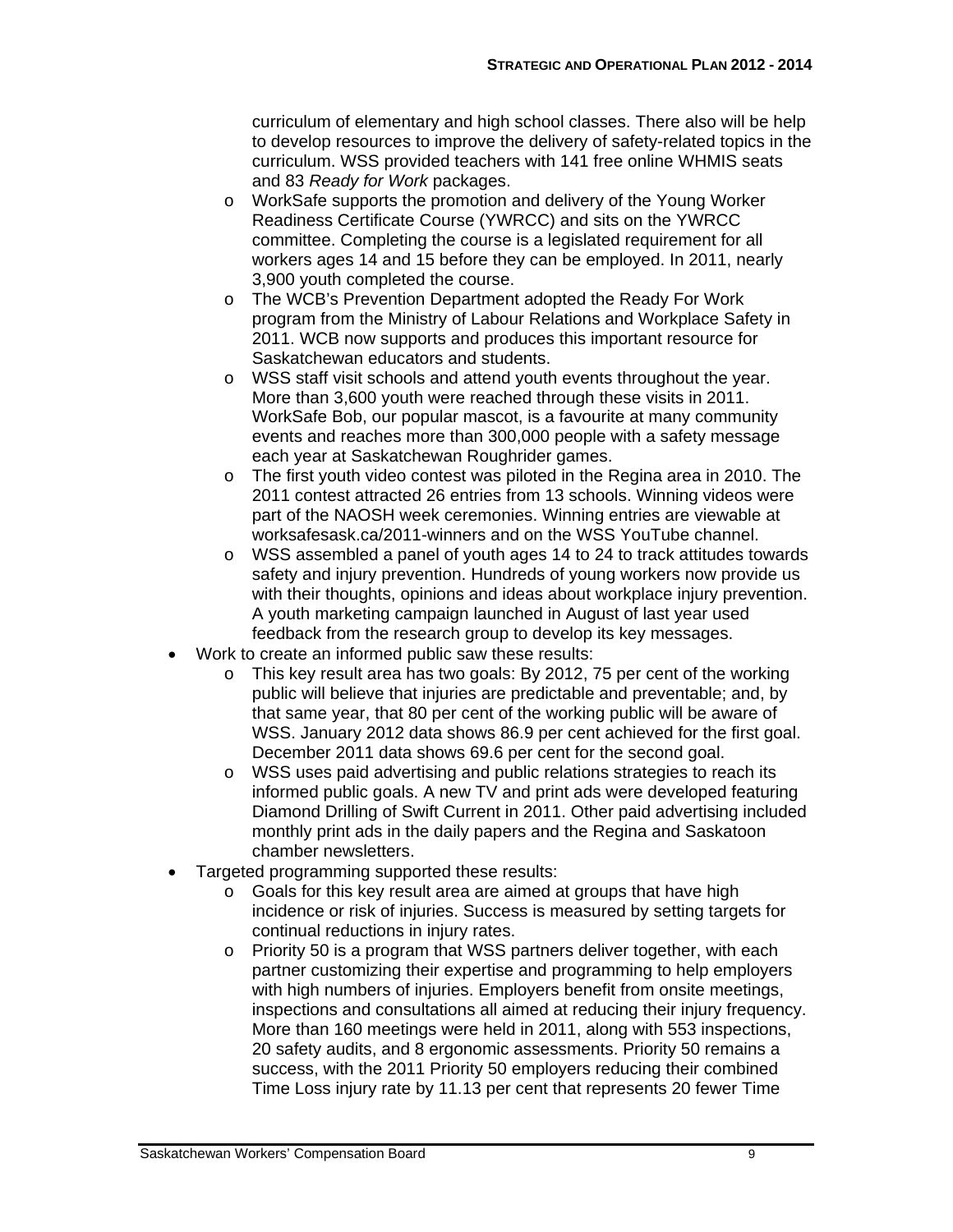Loss injuries. They lowered their Total injury rate by 5.33 per cent, and their number of claims by 137.

#### Excellent Service

This Key Result Area intends to improve claims related service quality for employers and injured workers. Initiatives are drawn, in part, from the Common Measurements Tool survey model that prioritizes client feedback on needed service improvements.

Achievements in 2011 include:

- Both injured workers and employers continued to rate service satisfaction at a high level. Average satisfaction for injured workers was 4.15 out of 5, while employer satisfaction averaged 4.19 out of 5.
- The WCB works with health care providers and facilities on a regular basis to improve access to services. A relationship agreement with the Saskatchewan Registered Nurses Association was concluded in 2011.
- A review of WCB forms used by employers and injured workers was completed. Recommendations from the review will be actioned through 2012.
- A productivity review of the Appeals Department began in 2011 and will report in 2012. The review intends to identify ways that Appeals Department processes might be changed to improve the quality of service to its clients.
- The duration of Time Loss injuries dropped by a portion of a day in 2011. Over the past five years, there has been a 7 per cent increase in durations. This is an indication of the severity of injury claims in the system.
- The WCB measures *time to first payment*. This metric shows the proportion of injured workers that receives their first wage loss cheque within the target of 14 days. In 2011, the percentage was 64 per cent, compared to 60 per cent in 2010. By comparison, 74 per cent of workers receive their first cheque within 14 days of the date that the WCB is notified of the injury.
- Independent quality assurance reviews are done to determine the accuracy of entitlement decisions against a target of 96 per cent. In 2011, the result was 97 per cent.

#### Effective Processes

This Key Result Area aims to ensure that key business processes have appropriate standards and controls in place.

In 2011:

- A new claims management system was in development, with a February 2012 launch date. The new system replaces an aging system that can not provide the service standards needed to meet current and future claims management requirements.
- Work continued on documenting the WCB's administrative policies and procedures.
- The WCB launched a review of the processes that it uses to protect the privacy of injured worker and employer confidential information. The review will complete in 2012 with recommendations on any needed improvements.
- A report was prepared on the use of social media as service delivery and communications tools. Recommendations on using social media were considered. Pilots of social media applications will begin rolling out in mid-2012.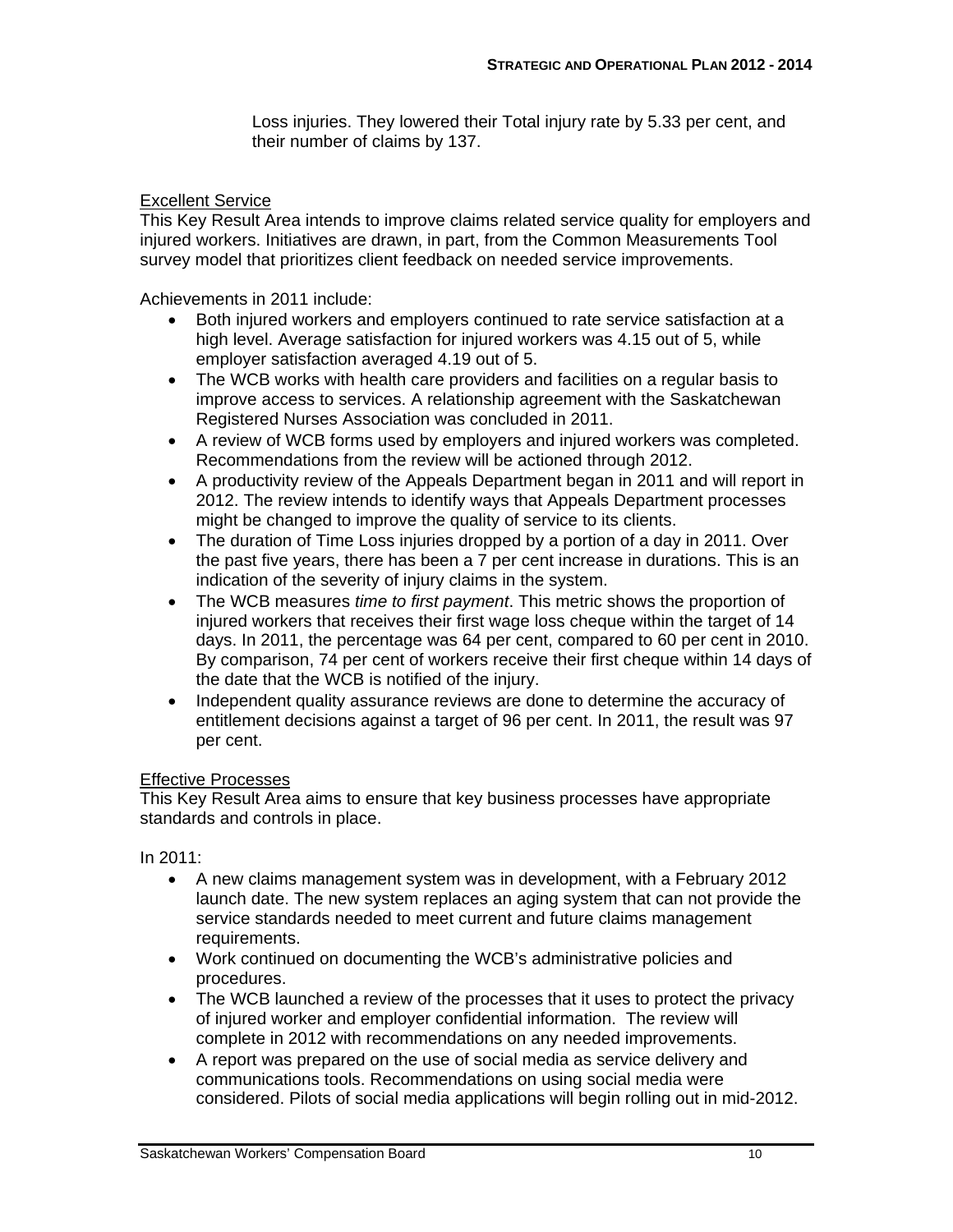- The WCB measures the return to work of injured workers who are declared employable. Based on all closed claims in 2011, 95 per cent of injured workers returned to work. The remainder either moved to long-term compensation, or did not return to work for reasons unrelated to their injury claim. The result exceeds the 92 per cent target for this metric.
- Several financial metrics are used to monitor the WCB's financial performance, and reflect effective processes. Administration Costs per Time Loss Claim is one such metric. It measures the average cost of administering a Time Loss Claim. The WCB aims to be in the top performing quartile for Canadian provincial workers' compensation boards and commissions. To be in the top quartile, this metric must be below \$4,356. For 2011, the actual cost was \$3,676.

#### Competent People

The core initiatives of this Key Result Area are to ensure a competent workforce is available to the WCB, and to position the WCB as an employer of choice.

In 2011:

- Work continued on initiatives to optimize WCB employee engagement. The WCB surveys its employees on engagement every two years. The most recent results show a rating of 102 against a target of 106.
- The WCB launched its third phase of leadership development during 2011. The program was established to enhance leadership capacity into the future.
- The WCB monitors employee competence through its performance management system, and through its Balanced Scorecard:
- Accuracy of Entitlement Independent quality assurance reviews are done to determine the accuracy of entitlement decisions against a target of 96 per cent. In 2011, the result was 97 per cent.
- Demonstrated Competence This metric reflects the percentage of employees demonstrating the required competence for their jobs. The target is 90 per cent, allowing for new employees and employees who are new to their duties. The 2011 result was 98 per cent.
- The WCB was again selected as a top Saskatchewan employer. The WCB has earned this designation each year since 2008. It has contributed significantly to the WCB's ability to source quality employees.

#### Financial Integrity

The intent of this Key Result Area is protecting benefits for injured workers and employers by maintaining the WCB's funded status.

In 2011:

- The 2011 financial statements were produced using the International Financial Reporting Standard. All publicly accountable enterprises, including government enterprises, are required to adopt the standard.
- The WCB remains fully funded in 2011, with a funding percentage of 119, up from 111.5 in 2010. Fully funded means that the WCB is able to fund 100 per cent of its legislated requirements.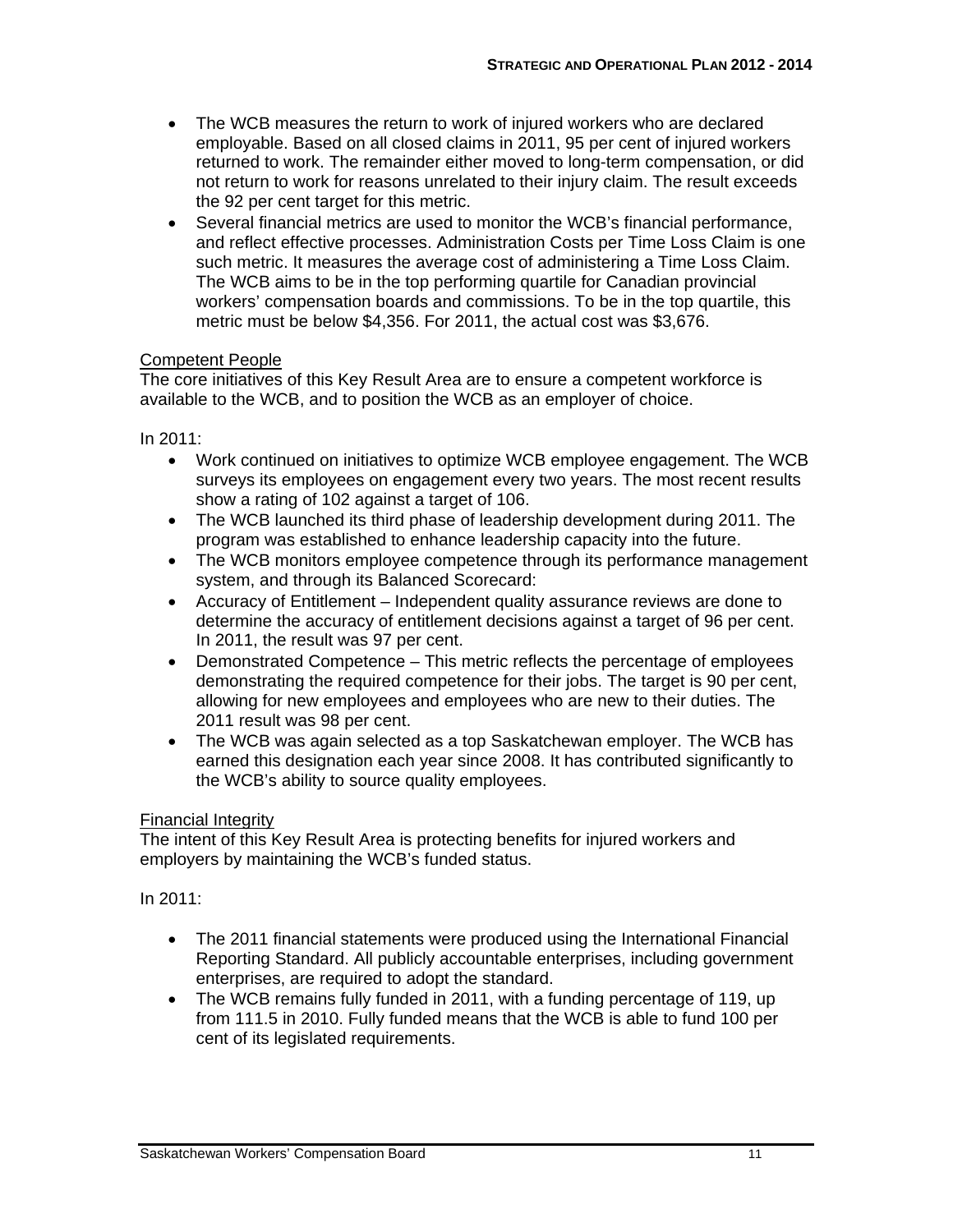#### **Reporting on the Strategic and Operational Plan**

The WCB reports progress in the achievement of its Strategic and Operational Plan in several ways:

- An annual Strategic and Operational Plan is prepared, with descriptions of the operational objectives and initiatives in place to achieve strategy. The plan is posted to the WCB's corporate website (wcbsask.com) and provided on request to interested parties.
- The Strategic and Operational Plan is a standing item at the Annual General Meeting, held in Regina and Saskatoon in May of each year.
- Reports on progress made in the Operational Plan are included in the Report to Stakeholders, published in May of each year.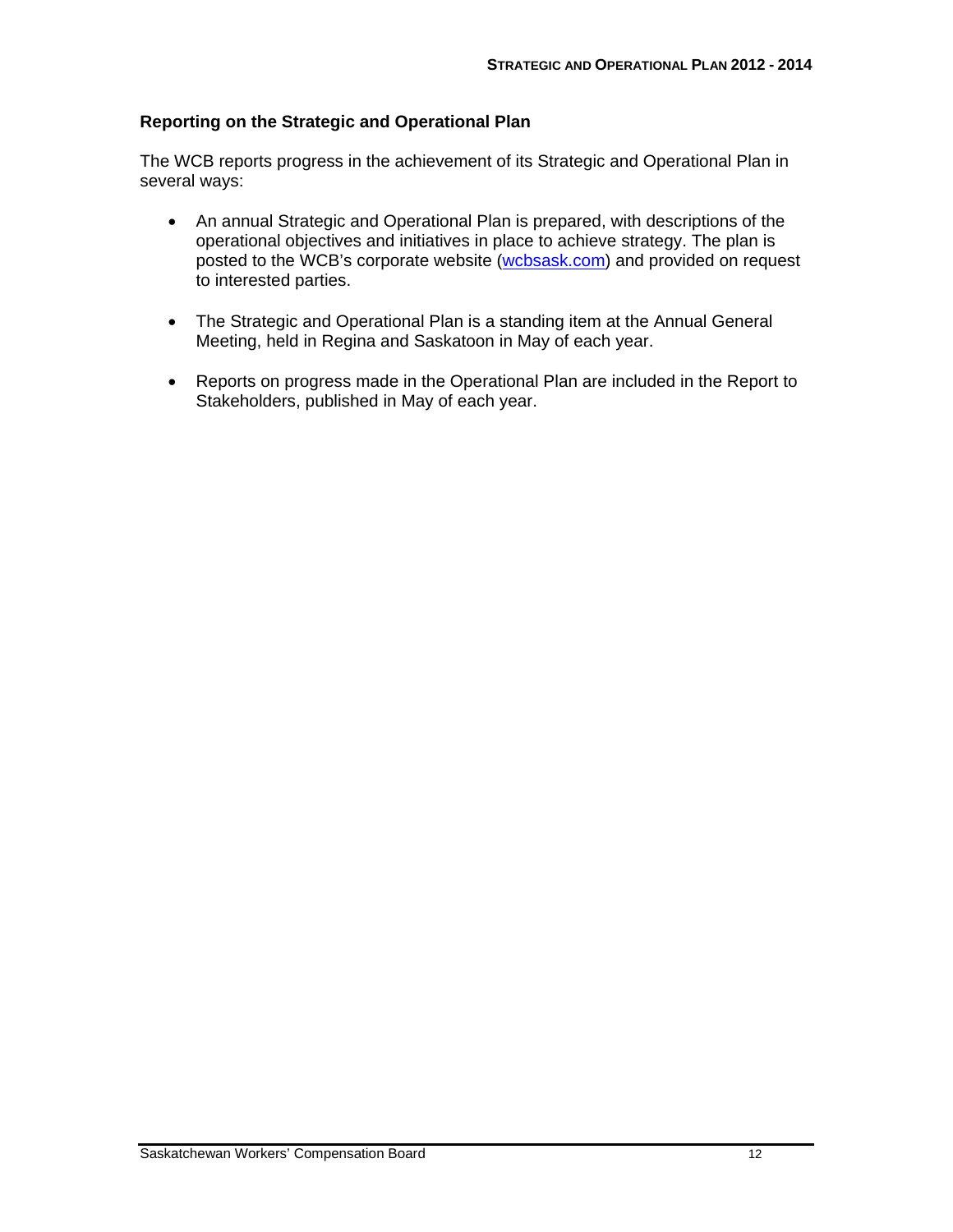### **2012 STRATEGIC PLANNING**

#### **Focus of 2012 Planning Discussions**

Strategic planners noted three disturbing metrics in 2011 related to workplace safety and injury prevention:

- 1. While the Time Loss injury rate went down for the ninth consecutive year, the Total injury rate, that is all injuries reported to the WCB, increased to 8.73 per cent in 2011; up from 8.70 in 2010.
- 2. The Youth injury rate increased as well, moving from 19.3 per cent in 2010 to 19.5.in 2011.
- 3. The WCB received 916 more injury claims in 2011 than it did in 2010; the first year-over-year increase in claims reported since 2008. The WCB also accepted 640 more claims in 2011 than it had the year prior.

Planning discussions focused on strategies to reverse these disturbing increases before they threatened the hard won gains in prevention and safety made over the past decade. Planners noted that stakeholders have an expectation of the WCB both as a leader and an expert source of information about workplace safety and injury prevention. Stakeholders also hold high expectations that the WCB will use its leadership position to bring the injury rate under control and to advise them on the steps they can take in their own workplaces to reach Mission: Zero.

Planners also discussed the importance of modeling the leadership behaviour and culture that the WCB was asking other employers to adopt through its WorkSafe Saskatchewan initiatives. For planners, an important initial expression of leadership was giving the organization's responsibility for the safety and well-being of its employees more prominence in the Strategic Plan.

As part of their formal planning process, planners reviewed all elements of their Strategic Plan, including their Strategy Statements. Strategic and risk management have been address through a combined strategy statement since 2003. Advancements in the practice of Enterprise Risk Management suggested that this requirement should stand as its own strategy statement.

#### **Revisions to the Strategic Plan**

As a result of their discussions, strategic planners believed that their 2012 – 2014 Strategic Plan required these changes:

 A new Values Statement was introduced to record the importance planners placed on the well-being of their employees.

> Health and Safety – we will achieve our mandate without compromising, first and foremost, the health and safety of our employees.

 The Strategy Statement that combined Strategic and Risk Management was amended. Each is now a separate Strategy Statement.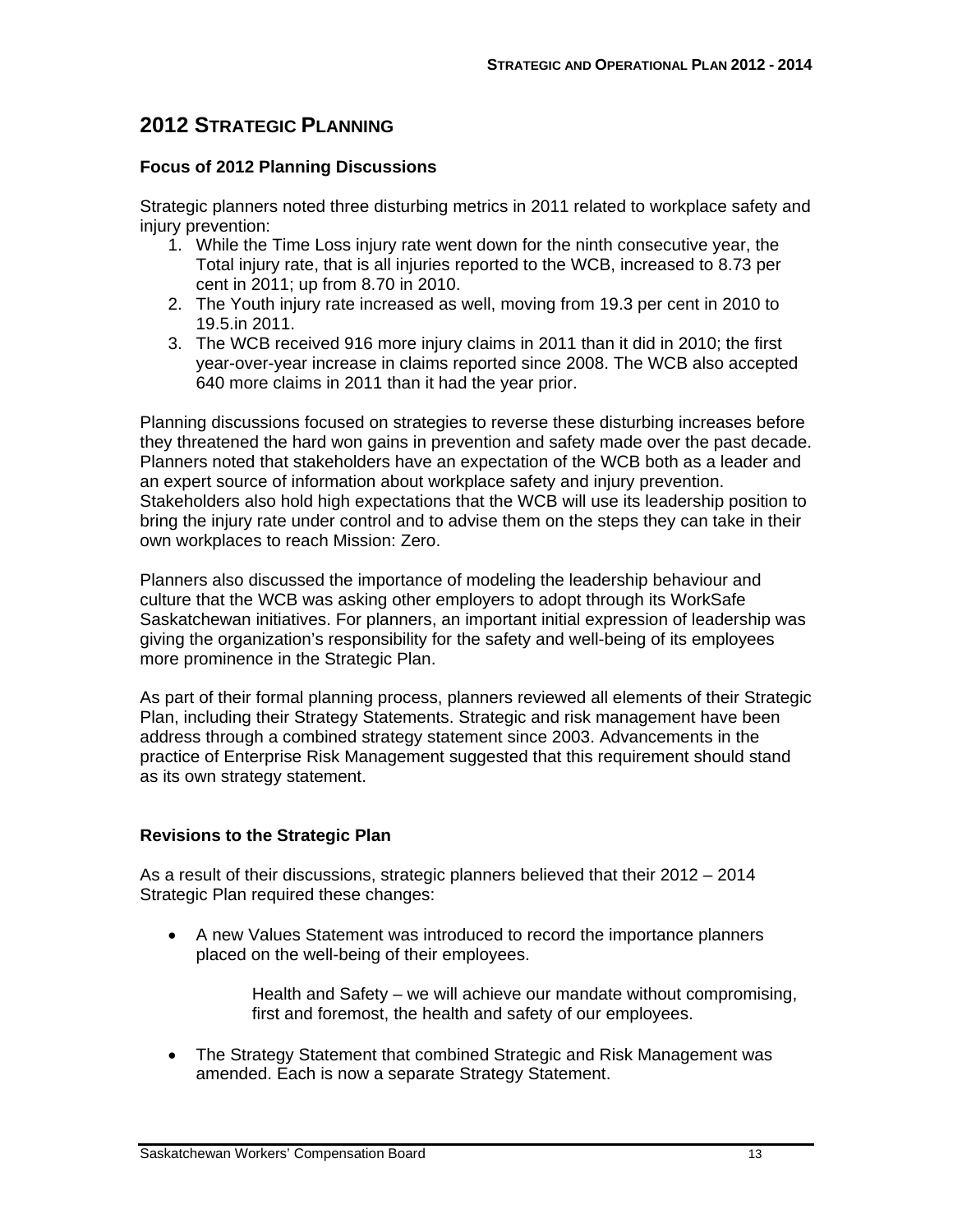Strategic Management – We will follow a planning process that anticipates and responds to the environment, that integrates operational planning, and that results in service and management excellence and efficiency.

Risk Management – We will follow a risk management framework that identifies and mitigates risks that jeopardize the implementation of the strategic plan, and that determines the risk appetite specific to its objectives.

Other elements of the Strategic Plan are unchanged. The 2012-2014 Strategic Plan is provided below.

The Meredith Principles are the foundation of workers' compensation systems across Canada. Sir William Meredith first articulated the principles in 1913. The principles ensure that Saskatchewan's workers' compensation system contributes to social and economic stability, and positively impacts the quality of life in Saskatchewan.

- 1. No fault compensation Every work-related injury is covered regardless of who is to blame: the employer, the employee or a co-worker.
- 2. Security of benefits The system shall be fully-funded to ensure that there are sufficient funds to meet current and future costs arising from work injuries.
- 3. Collective employer liability All employers contribute to the system based on industry groupings, thus ensuring certainty of payment for injured workers and removing the risk of bankruptcy for employers.
- 4. Independence of the Board The system shall be governed by an independent Board which can fairly serve and respond to the needs of workers and employers without partisan political interference.
- 5. Exclusive jurisdiction The Board has exclusive jurisdiction so that each claim can be considered on its individual merits, and benefits can be provided promptly without the need to sue for damages.

#### **2012 - 2014 Strategic Plan**

The Strategic Plan is rooted in the Meredith Principles and describes what the WCB holds to be true about Saskatchewan's compensation system, our stakeholders, and the nature of our relationships with workers, employers and the people of Saskatchewan.

#### Vision Statement

In serving injured workers and employers, we excel in the development and delivery of workers' compensation programs and services. In serving all workers and employers, we develop and deliver injury prevention programs and services that move Saskatchewan quickly to zero workplace injuries.

#### Mission Statement

In support of our vision, our mission is to:

- Provide the right service, at the right time, and be cost effective in our processes.
- Build positive relationships with workers, employers, and others affected by the workers' compensation system.
- Build positive relationships and implement programs that move Saskatchewan to zero workplace injuries.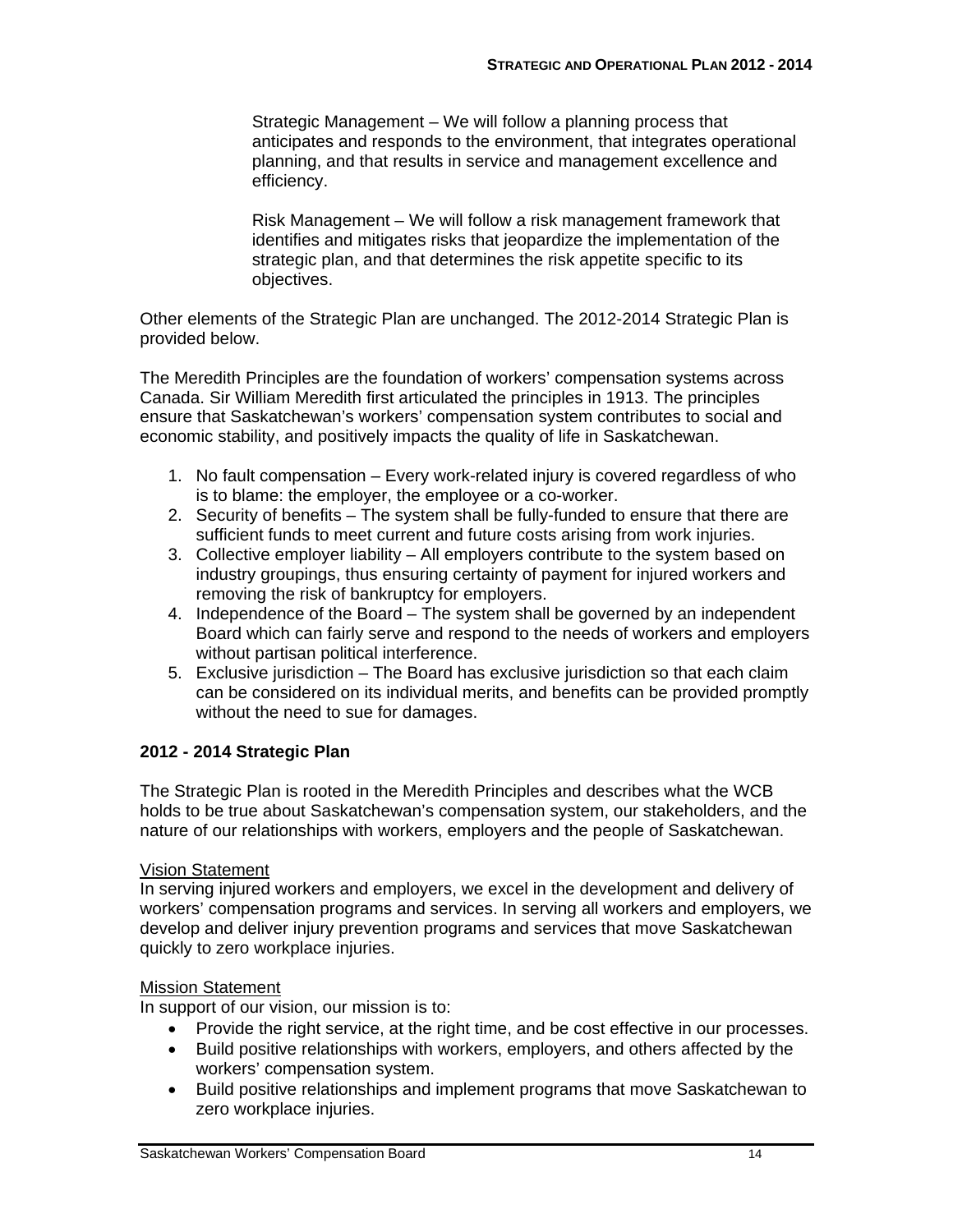- Ensure the health and safety of our employees is considered in all of our decisions and actions.
- Communicate clearly our distinct identity, benefits, and beliefs.
- Ensure the organizational and financial integrity of the Workers' Compensation Board.
- Be accountable for our results.

#### **Statement of Principles and Beliefs**

Our corporate principles and beliefs are:

- All unintentional injuries are preventable.
- Compensation and prevention programs are a shared responsibility in the workplace.
- Injured workers and employers deserve excellent service.
- Workers, employers and others deal with us honestly.
- Employers care about their employees and care that their employees receive excellent service.
- The WCB's future relies on positive relationships built on trust, understanding and cooperation in our programs and services.
- WCB employees want to excel in customer service.
- We are guided by our corporate values, Code of Conduct and Ethics, and our responsibility for the protection of privacy of information, in all of our decisions.
- We will act with dignity and treat everyone with respect, and conduct our business in a fair, open, honest, balanced and professional manner.
- We will be socially responsible in fulfilling our mandate.
- We will expect and recognize individual and corporate achievements and contributions to our workplace.

#### Values Statements

Our corporate values are the standards by which our actions and decisions are to be considered and judged by others and are rooted in our Code of Corporate Conduct and Ethics.

- 1. Health and Safety we will achieve our mandate without compromising, first and foremost, the health and safety of our employees.
- 2. Dignity those we serve and those we work with are treated with respect and consideration.
- 3. Fair those we serve and those we work with are treated equally and without prejudice or bias, and in a timely and confidential manner.
- 4. Honest we are truthful with those we serve and those we work with.
- 5. Open our programs and services are easy to access and to understand. Our decisions and actions are clear, reasonable and open to examination.

#### **Strategy Statements**

The strategy statements are meant to be interrelated and mutually supportive. Taken together, strategy statements are meant to represent a comprehensive, preferred future for the organization.

Service – We will provide support to injured workers, their families and employers when they need it most and be cost effective in our processes. We will return injured workers to wellness, including the return to suitable employment.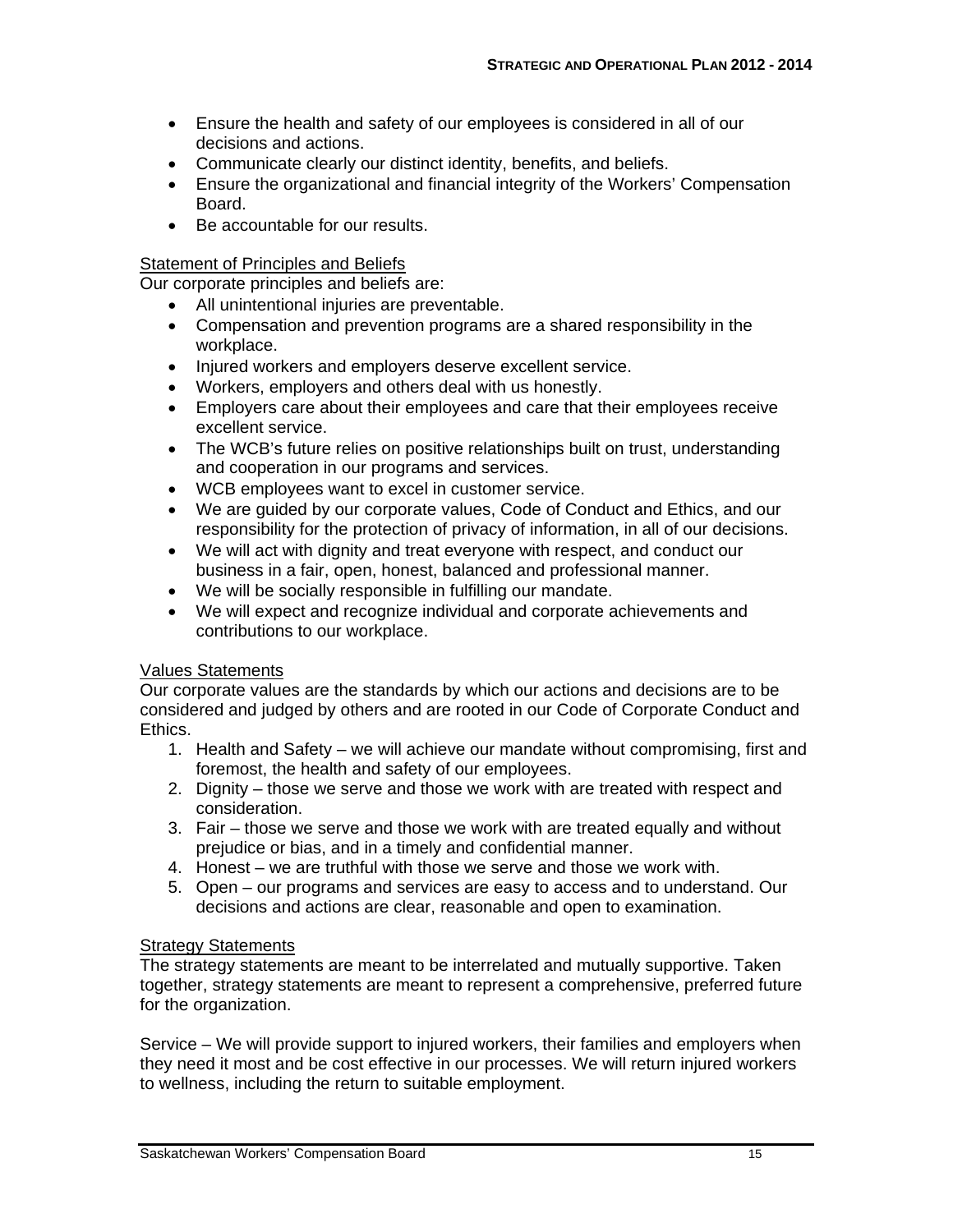Prevention – We will promote safety and injury prevention. We will support workers, employers and communities in the development and implementation of prevention programs that eliminate all unintentional injuries.

Relationships – We will continue to build positive relationships that best serve the interests of workers and employers.

Strategic Management – We will follow a planning process that anticipates and responds to the environment, that integrates operational planning, and that results in service and management excellence and efficiency.

Risk Management – We will follow a risk management framework that identifies and mitigates risks that jeopardize the implementation of the Strategic Plan, and that determines the risk appetite specific to its objectives.

Employee Relations – We will promote pride in WCB employees and require accountability for individual and corporate achievements, and responsibility for how work is accomplished. We will foster a working environment that maximizes employment engagement.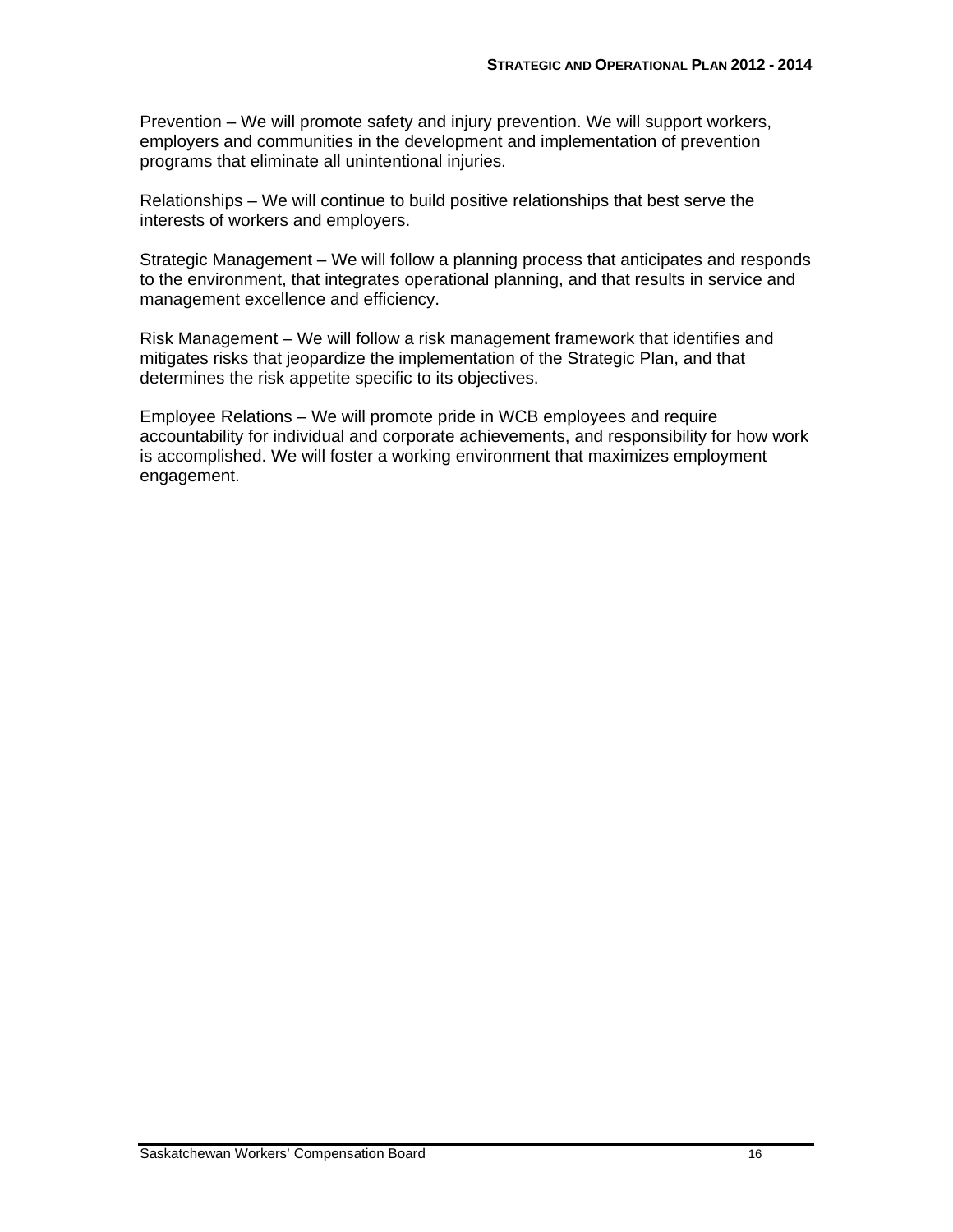## **2012 OPERATIONAL PLANNING**

The WCB's Executive Committee is responsible for developing and implementing an operational plan that achieves the Board's Strategic Plan. This is accomplished by dedicating corporate resources and effort towards a set of Key Result Areas and Operational Objectives.

The WCB's Chief Executive Officer and vice presidents review the WCB's Operational Plan each year. Changes may be made in response to changes in the Board's Strategic Plan and to reflect progress made in the prior year towards Operational Objectives. This ensures alignment with the Board's Strategic Plan and provides for organizational stability from year to year.

The operational planning model requires that the Executive Committee jointly develop Key Result Areas, Operational Objectives and Initiatives that direct corporate action. This ensures that these elements of the operational plan are cross-functional, mutually supportive, and adequately resourced.

#### **Review of the 2011 – 2013 Operational Plan**

Operational planners noted projects that were complete or had been operationalized within the WCB in 2011 and could be removed from the Plan.

- 1. The WCB and the Saskatchewan Registered Nurses Association concluded a relationship agreement in 2011 for services provided to the WCB's clients.
- 2. A review of WCB forms was completed. Focus groups of employers and data from the WCB's customer service survey program contributed to the recommendations that the report produced. Work on those recommendations is scheduled for 2012.
- 3. A research project to report on how perceptions of fairness relative to WCB services could be influenced was completed in 2011, with recommendations to be actioned in 2012.
- 4. Development of the new claims management system completed in 2001. The new system was launched in February 2012. Several new projects in the operational plan aim to leverage the opportunities the new system offers in client service.
- 5. A project that examined how the WCB might use social media as a service delivery and communication tool completed in 2011. Action plans call for the implementation of recommendations in 2012.
- 6. A multi-year project to prepare 2011 financial statements under the new International Financial Reporting Standard advanced in 2011. New action plans will be put in place to continue our compliance with this new reporting standard.

#### **Revisions to the Operational Plan**

Operational planners consider their operating environment and changes to the Strategic Plan when discussing what the WCB's Operational Plan should focus on. Planners were especially mindful of the need to support more aggressive efforts to eliminate workplace injuries and illnesses in Saskatchewan. They stressed the importance of creating WCB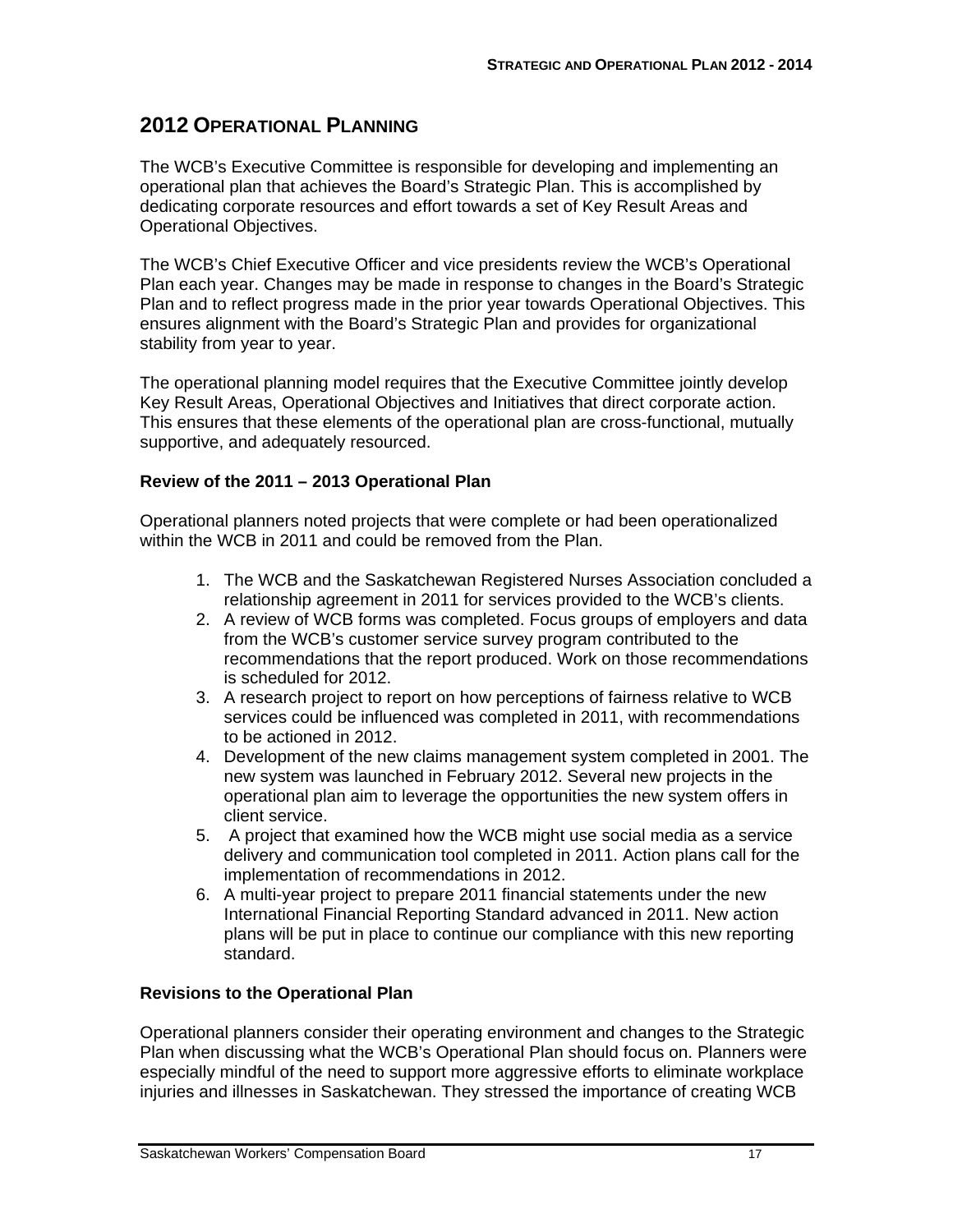business practices that were fully aligned with the Board Members' new Values Statement on Health and Safety.

Discussion also considered a priority requirement to continue dedicating resources to anchor the new claims management system in operations. Planners anticipate the considerable draw on resources through 2011 will continue through 2012.

The new system also presents opportunities to leverage technology that were not possible with the old system. Planners considered where those opportunities could be optimized through 2012 projects. Three new projects were identified for a 2012 start date:

- 1. Leverage the new claims management system to achieve customer service objectives.
- 2. Leverage the new claims management system to achieve claims management process objectives.
- 3. Leverage the new claims management system to achieve administrative efficiencies.

It is anticipated that the recommendations of the recent Committee of Review will be considered by the WCB Board and executive management for action in 2012. Planners acknowledged this with an Initiative to respond to the recommendations as appropriate.

Planners believed that a redesigned website that provided a more and better services and transactions was desirable. Preliminary work on this project is complete. A new project under Excellent Service aims to have a new website in place by the end of 2012.

Lastly, planners also noted that several initiatives and projects in the KRA Effective Processes shared a common need to build corporate capability in key management functions. These have been grouped as a common initiative under Effective Processes that calls on management to develop a corporate change management process, implement the project management framework, and implement a corporate quality management framework.

With these discussions and decisions in place, the Operational Plan was amended. The 2012-2014 Operational Plan is provided on the following pages.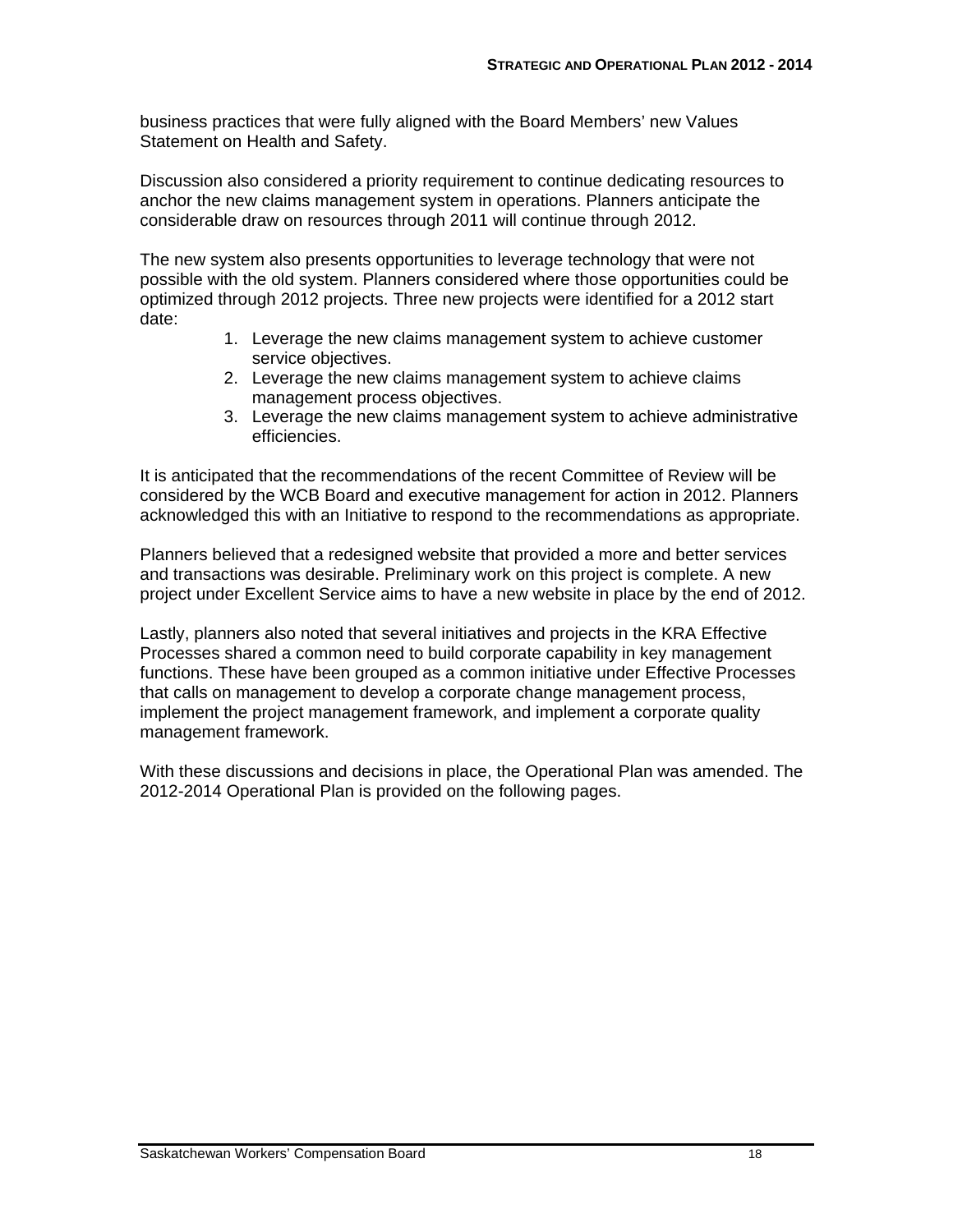**Key Result Area: Injury Prevention Objective: To eliminate workplace injuries and illnesses, as measured through a continuous reduction to the provincial Time Loss workplace injury rate. Interim Targets** 

 **\* 2012 – 2.95 % 2013 – 2.90 % 2014 – 2.80%** 

#### **Supports strategy statements: Prevention, Risk Management**

WorkSafe Saskatchewan (WSS) is a partnership between the WCB and the Ministry of Labour Relations and Workplace Safety. The partnership is based on a Memorandum of Understanding (MOU). The MOU includes a Strategic and Operational Plan that captures the initiatives and projects under this KRA.

The WorkSafe Saskatchewan partners believe that injuries are predictable and preventable, and that the only acceptable number of workplace injuries is Zero. Their Strategic and Operational Plan is built on the premise that injury prevention is everyone's responsibility. The plan provides one integrated workplace health, safety and injury prevention strategy for Saskatchewan.

Elements of the WSS Strategic and Operational Plan include a:

- Vision statement that reads, *The elimination of occupational injury and illness in Saskatchewan*.
- Mission statement that reads, *To ensure the execution of an integrated provincial prevention strategy*. .
- Strategy statements on *Leadership, Awareness, Education, Research and Programming*.

Key result areas in the WSS Strategic and Operational Plan are:

- Building capacity for occupational health and safety programming in Saskatchewan workplaces.
- Influencing the health and safety beliefs and behaviours of Saskatchewan youth.
- Informing a broad general public on the urgency of eliminating workplace injuries.
- Delivering WorkSafe Saskatchewan interventions in targeted workplaces and industries that help to eliminate workplace injuries.

The WSS partners believe there is a need for aggressive prevention strategies and targets to ensure that the 2011 increases in key injury metrics like injury claim volumes, the number of accepted injury claims, the Total injury rate, and the percentage of youth injuries relative to all injuries do not become trends.

Please visit worksafesask.ca to view the Memorandum of Understanding and WorkSafe Saskatchewan's Strategic and Operational Plan.

\*A new baseline for rate reduction targets was determined in 2012, changing annual targets for 2012, 2013, and 2014.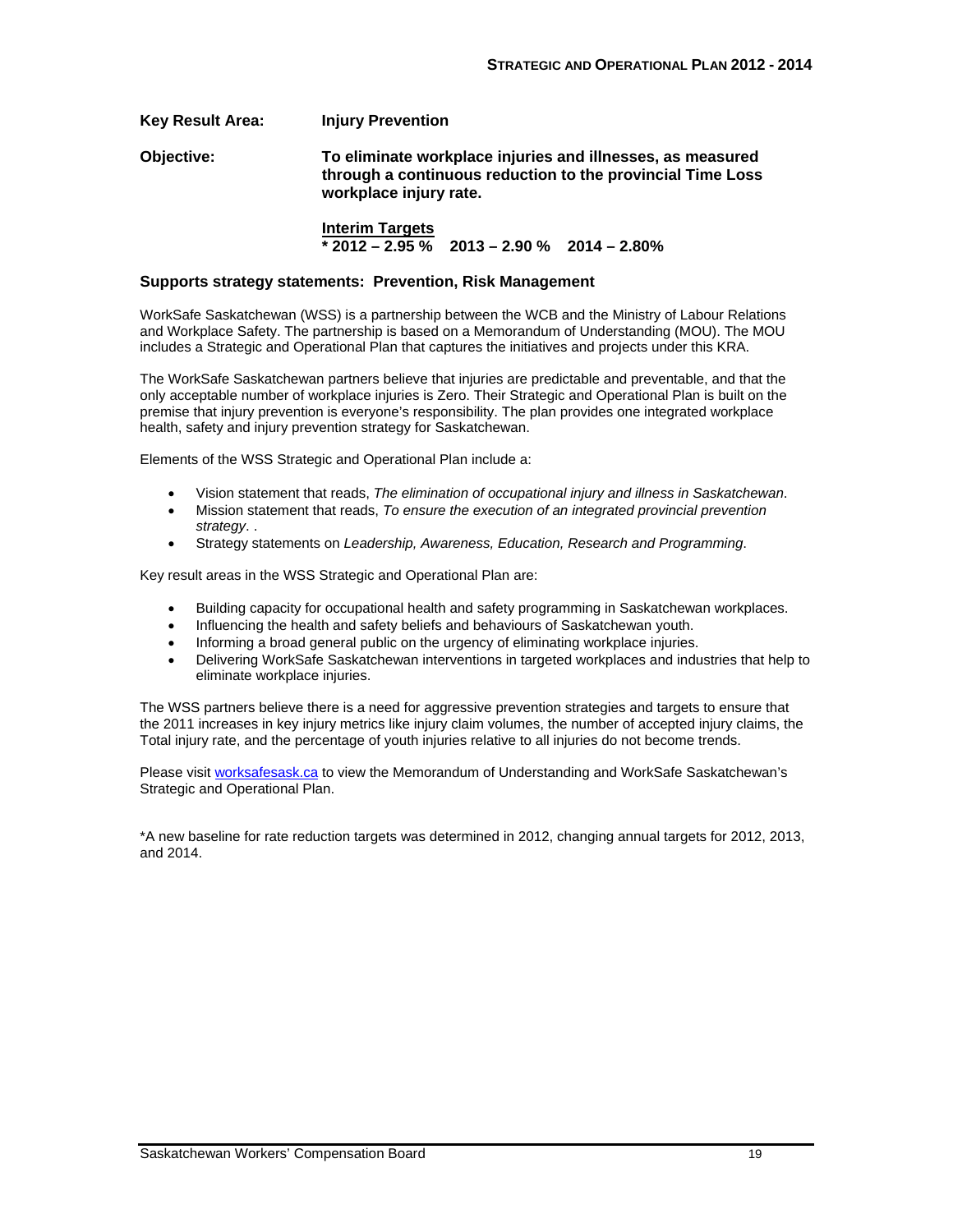#### **Key Result: Excellent Service**

**Objective: To achieve a customer satisfaction rating of 4.75 out of 5 as defined by the Common Measurements Tool survey methodology.** 

#### **Supports strategy statements: Service, Relationships, Risk Management**

| <b>Initiative</b>                                                                                                                                                                                                                                        | <b>Projects</b>                                                                                                | <b>Timelines</b> |               |  |
|----------------------------------------------------------------------------------------------------------------------------------------------------------------------------------------------------------------------------------------------------------|----------------------------------------------------------------------------------------------------------------|------------------|---------------|--|
|                                                                                                                                                                                                                                                          |                                                                                                                | <b>Start</b>     | <b>Finish</b> |  |
| <b>Examine further opportunities</b><br>to improve alignment between                                                                                                                                                                                     | Develop an internal drug formulary.                                                                            | Q2, 2012         | Q4, 2012      |  |
| health care providers and the<br>return to work process.                                                                                                                                                                                                 | Develop a tool to measure and<br>monitor General Practitioner<br>response in referrals and return to<br>work.  | Q3, 2012         | Q1, 2013      |  |
| Improve service quality to<br>employers.                                                                                                                                                                                                                 | Improve communications with<br>consideration of:                                                               |                  |               |  |
| <b>Access to WCB</b><br>employees                                                                                                                                                                                                                        | <b>Point of contact</b><br>information                                                                         | Q2, 2012         | Q3, 2012      |  |
| <b>Timeliness of problem</b><br>resolution<br><b>Forms improvement</b><br><b>Answering questions</b><br>to employer's<br>satisfaction<br><b>WCB</b> employee<br>knowledge of WCB<br>processes<br><b>Perceived fairness</b><br>Improve service quality to | Redesign the corporate<br>$\bullet$<br>website.                                                                | Q2, 2012         | Q4, 2012      |  |
|                                                                                                                                                                                                                                                          | Improve web services for<br>$\bullet$<br>injured workers and<br>employers.                                     | Q2, 2012         | Q1, 2013      |  |
|                                                                                                                                                                                                                                                          | Phase I: Deploy<br>improved forms and form<br>transactions on the<br>website.                                  | Q2, 2012         | Q1, 2013      |  |
| injured workers.<br>1. Access to WCB<br>employees<br>2. Status updates /                                                                                                                                                                                 | Phase 2: Deploy<br>improved website<br>transactions for<br>employers.                                          | Q1, 2013         | Q4, 2013      |  |
| sufficient contact<br>3. Answering<br>questions to                                                                                                                                                                                                       | Improve client perception of<br>fairness.                                                                      | Q2, 2012         | Q4, 2013      |  |
| claimant's<br>satisfaction<br>4. Services available                                                                                                                                                                                                      | <b>Explore further areas of</b><br>cooperation with Information<br><b>Services Corporation.</b>                | Q4, 2012         | Q4, 2013      |  |
| to seriously injured<br>workers<br>5. Perceived fairness                                                                                                                                                                                                 | <b>Review productivity and processes</b><br>to improve quality of service in the<br><b>Appeals Department.</b> | Q2, 2011         | Q2, 2012      |  |
|                                                                                                                                                                                                                                                          | Leverage the new claims<br>management system to achieve<br>customer service objectives.                        | Q2, 2012         | Q4, 2014      |  |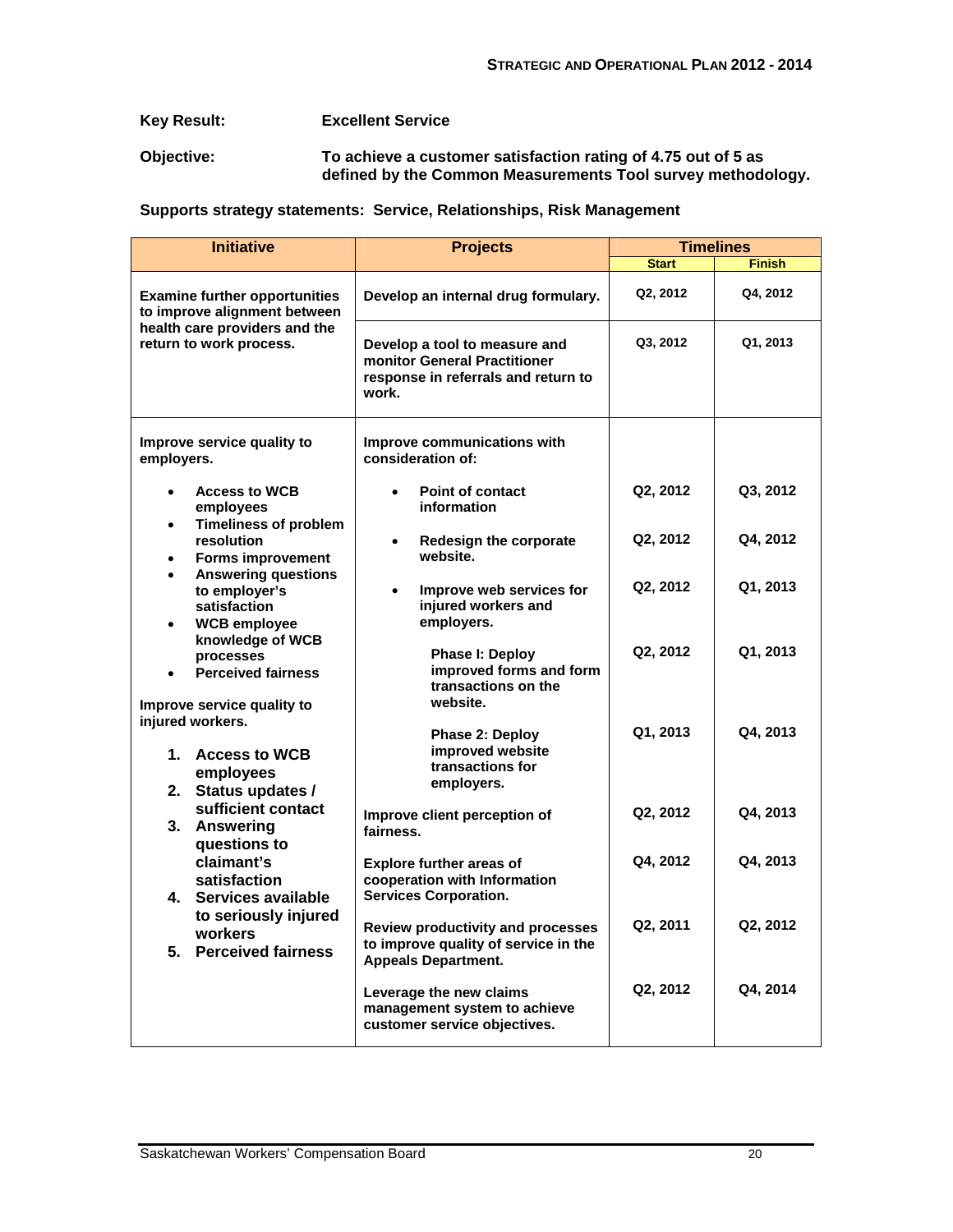#### **Key Result: Effective Processes**

**Objective: To ensure that 100% of key business processes have appropriate standards and controls in place that are monitored through quality control and quality assurance processes.** 

|  | Supports strategy statements: Service, Strategic Management, Risk Management |  |  |  |  |
|--|------------------------------------------------------------------------------|--|--|--|--|
|  |                                                                              |  |  |  |  |

| <b>Initiative</b>                                                                  | <b>Projects</b>                                                                                                     | <b>Timelines</b> |               |  |
|------------------------------------------------------------------------------------|---------------------------------------------------------------------------------------------------------------------|------------------|---------------|--|
|                                                                                    |                                                                                                                     | <b>Start</b>     | <b>Finish</b> |  |
| Claims computer system.                                                            | Leverage the new claims<br>management system to achieve<br>claims management process<br>objectives.                 | Q2, 2012         | Q4, 2014      |  |
| <b>Respond to Committee of</b><br><b>Review recommendations as</b><br>appropriate. | Projects will be developed as<br>commitments are made to<br>recommendations.                                        |                  |               |  |
| Implement appropriate<br>standards and controls for key<br>business processes.     | Review and analyse processes that<br>protect the privacy of information<br>and recommend improvements as<br>needed. | Q2, 2011         | Q2, 2012      |  |
| Social media as service<br>delivery and communication<br>tools.                    | Implement recommendations.                                                                                          | Q3, 2012         | Q4.2013       |  |
| Implement:<br><b>Change management</b><br>process                                  | Develop corporate change<br>management process.                                                                     | Q2, 2012         | Q4, 2012      |  |
| <b>Project management</b><br>discipline                                            | Implement the project management<br>framework.                                                                      | Q2, 2012         | Q3, 2012      |  |
| <b>Corporate quality</b><br>management<br>framework                                | Implement a corporate quality<br>management framework.                                                              | Q3, 2011         | Q4, 2012      |  |
| Document and distribute<br>internal administrative<br>policies.                    | <b>Compile and document</b><br>administrative policies and<br>procedures.                                           | Q2, 2012         | Q2, 2013      |  |
|                                                                                    | <b>Review and document REA policies</b><br>and procedures.                                                          | Q1, 2011         | Q4, 2012      |  |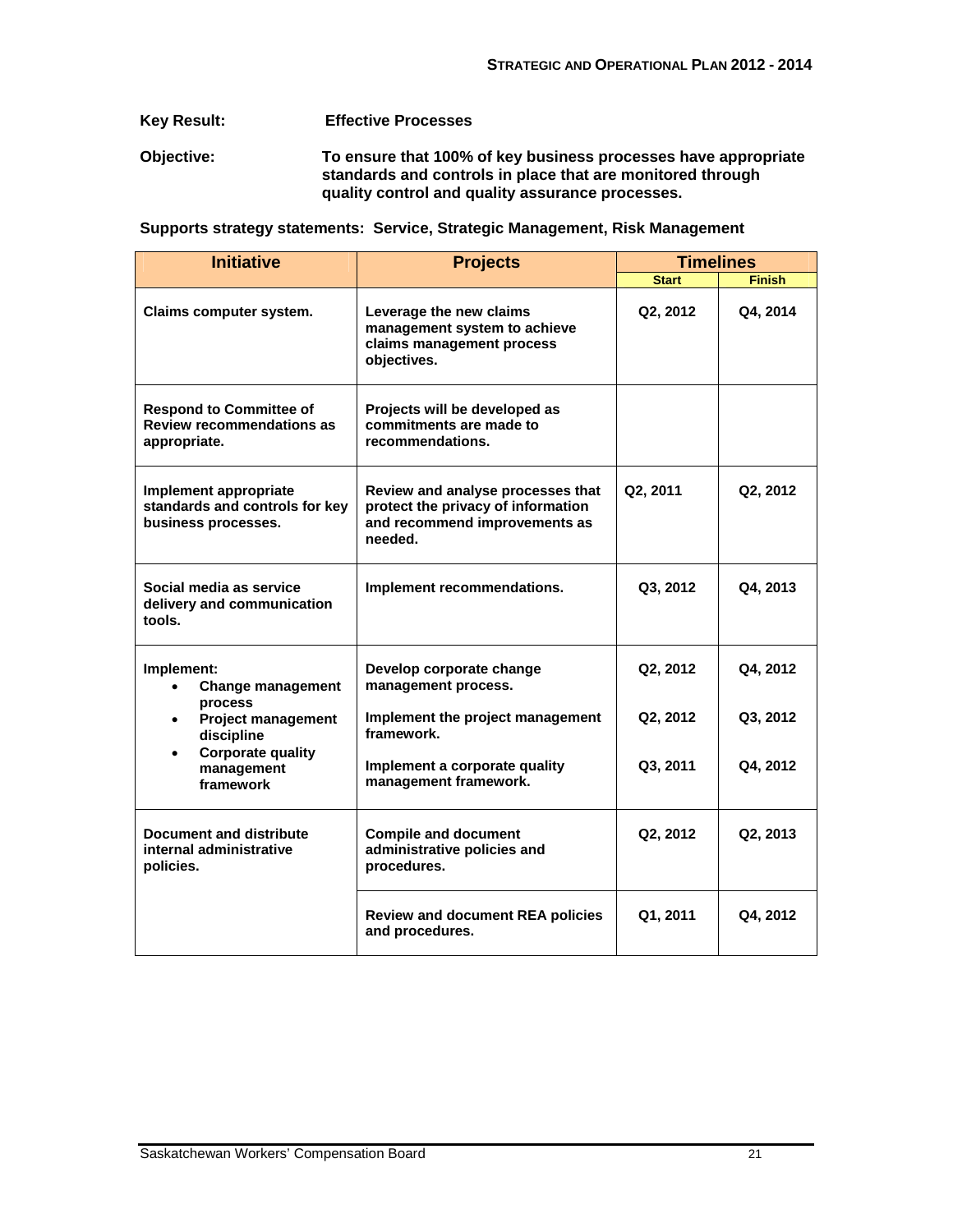#### **Key Result: Competent People**

**Objective: To hire, develop and retain a competent work force as measured by the WCB's Human Resources Alignment Index.** 

 **Target – 94%** 

**Supports strategy statements: Service, Employee Relations** 

| <b>Initiative</b>                                                                     | <b>Projects</b>                                                                                             | <b>Timelines</b> |               |  |
|---------------------------------------------------------------------------------------|-------------------------------------------------------------------------------------------------------------|------------------|---------------|--|
|                                                                                       |                                                                                                             | <b>Start</b>     | <b>Finish</b> |  |
| Lead in the implementation of<br>best practice health and safety<br>initiative.       | <b>Ensure alignment of the WCB's</b><br><b>Health and Safety Values</b><br>Statement to business practices. | Q1, 2010         | Q1, 2013      |  |
| Lead in the implementation of<br>best practice Human Resource<br>plans and processes. | Optimize employee engagement.                                                                               | Ongoing          |               |  |
|                                                                                       | Establish an employee<br>recognition program.                                                               | Q3, 2009         | Q2, 2013      |  |
| Develop customer service<br>delivery strategy and standards.                          | <b>Establish and align service</b><br>standards for all WCB staff.                                          | Q2, 2011         | Q4, 2013      |  |

Human Resources tracks indicators of staff recruitment, development and retention. Many of these indicators are combined to form a summary alignment index.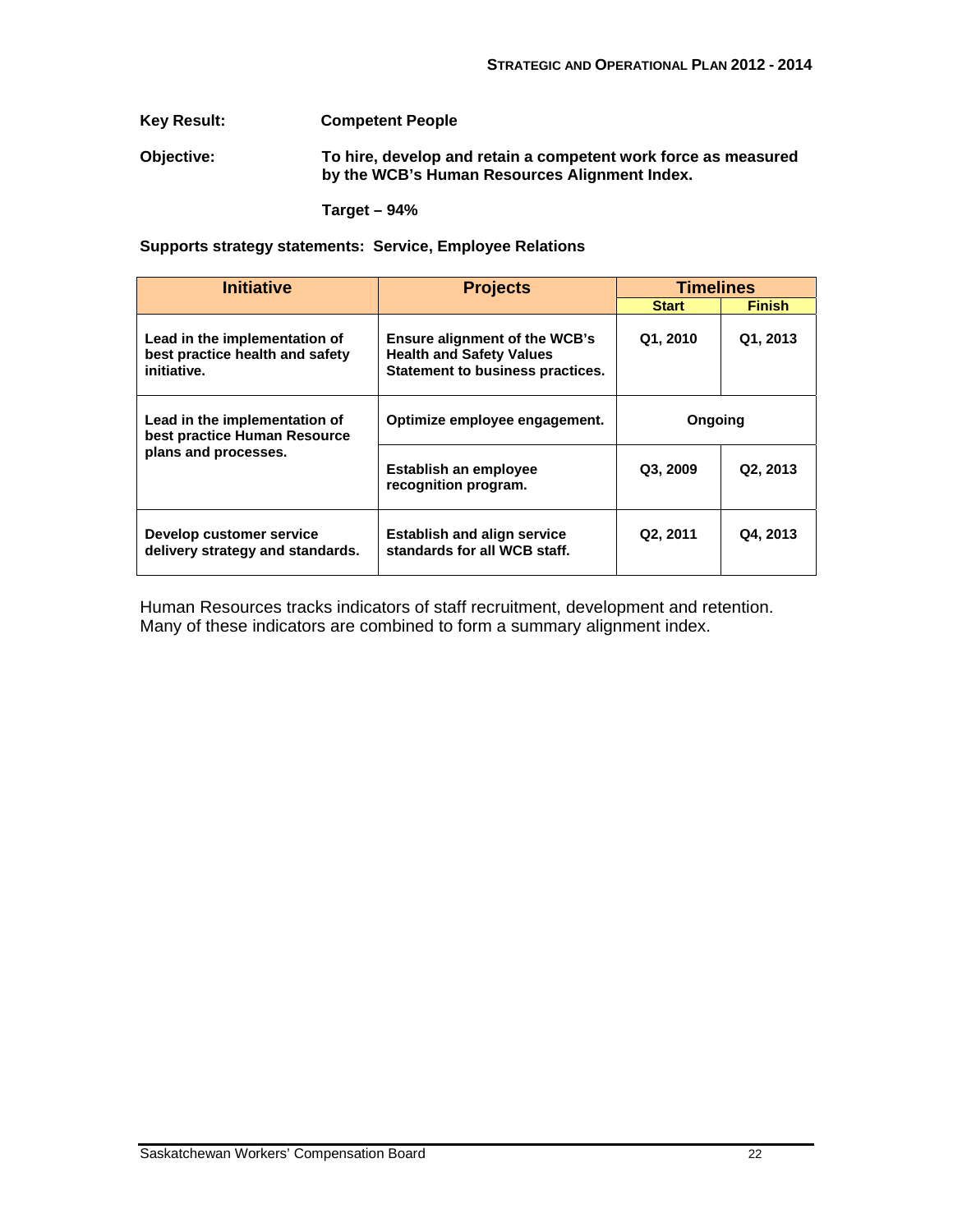#### **Key Result: Financial Integrity**

**Objective: To protect benefit entitlement and maintain competitive rates by maintaining funded status.** 

**Supports strategy statements: Strategic Management, Risk Management** 

| <b>Initiative</b>                                                                                                         | <b>Projects</b>                                                                                          | <b>Timelines</b> |               |  |
|---------------------------------------------------------------------------------------------------------------------------|----------------------------------------------------------------------------------------------------------|------------------|---------------|--|
|                                                                                                                           |                                                                                                          | <b>Start</b>     | <b>Finish</b> |  |
| Implement a financial<br>management framework that<br>identifies and manages<br>control issues at the strategic<br>level. | <b>Continue to comply with IFRS</b><br>standards.                                                        | Ongoing          |               |  |
| Implement efficiency<br>indicators for key business<br>processes.                                                         | Develop list of indicators and<br>prepare an implementation<br>schedule.                                 | Q3, 2011         | Q4, 2012      |  |
|                                                                                                                           | Leverage the new claims<br>management system to achieve<br>administrative efficiencies.                  | Q2, 2012         | Q4, 2014      |  |
|                                                                                                                           | Review and revise the corporate<br><b>Balanced Scorecard.</b>                                            | Q2, 2012         | Q4, 2012      |  |
| Improve corporate risk<br>management capability.                                                                          | Review and refresh the risk<br>management model.                                                         | Q3, 2012         | Q4, 2012      |  |
| <b>Consider revisions to</b><br>investment strategy to<br>stabilize investment income.                                    | <b>Consider alternate investment</b><br>strategies, investment allocations,<br>and management practices. | Q2, 2012         | Q4, 2012      |  |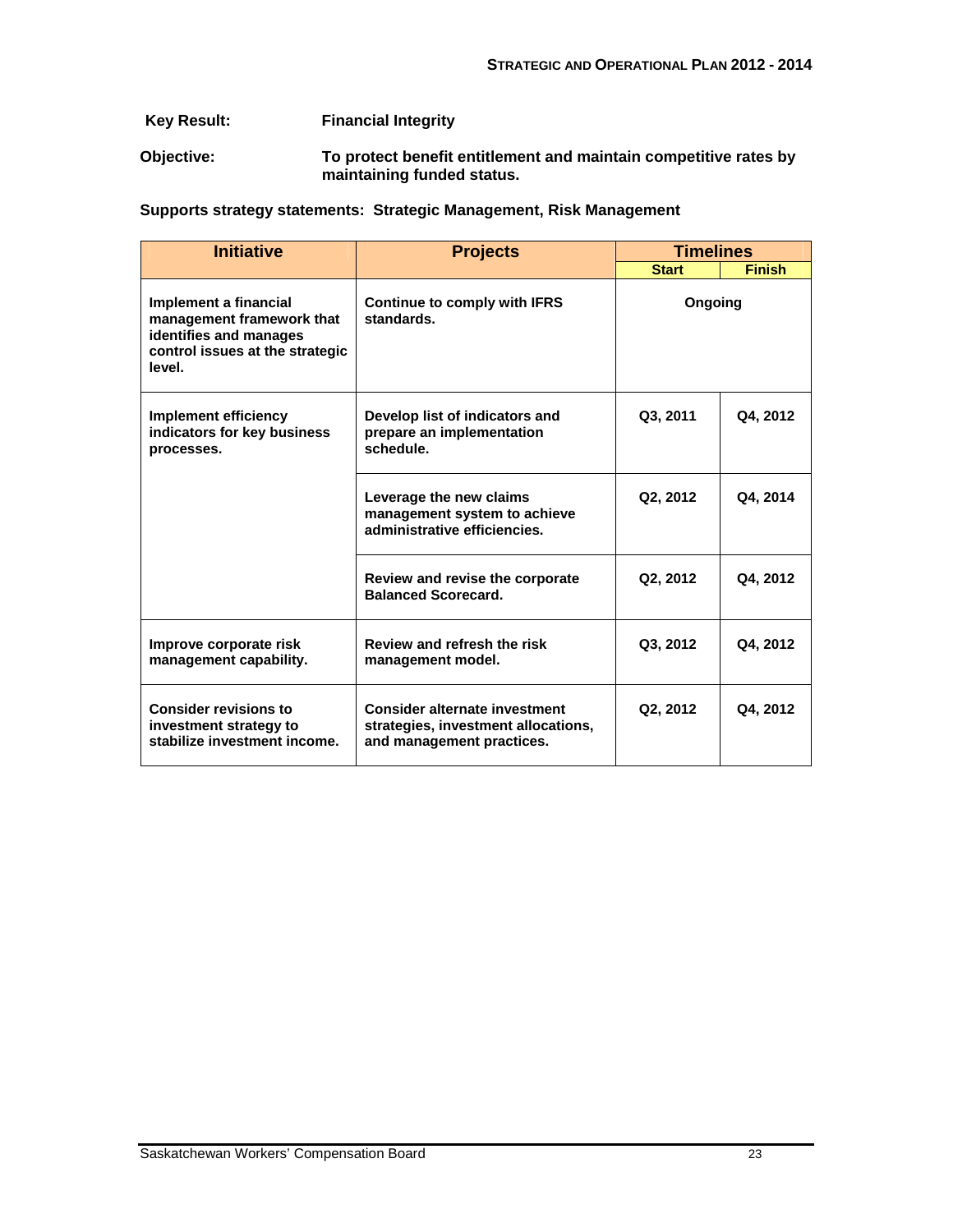**Visit our corporate website at:** 

**wcbsask.com**

**for information on these topics:** 

- **Our legislation, policies and funding**
- **How we are governed, our organizational structure, and how we practice accountability**
- **Risk Management**
- **Statistics on 2011 claims**
- **The WCB's Balanced Scorecard; our system of measuring and reporting on corporate performance**
- **The 2011 Appeals Report**
- **The 2011 Fair Practices Office Annual Report**
- **Our publications and forms**

**Visit worksafesask.ca to learn more about the WorkSafe Saskatchewan partnership and the Mission: Zero initiative to eliminate workplace injuries and illnesses.**